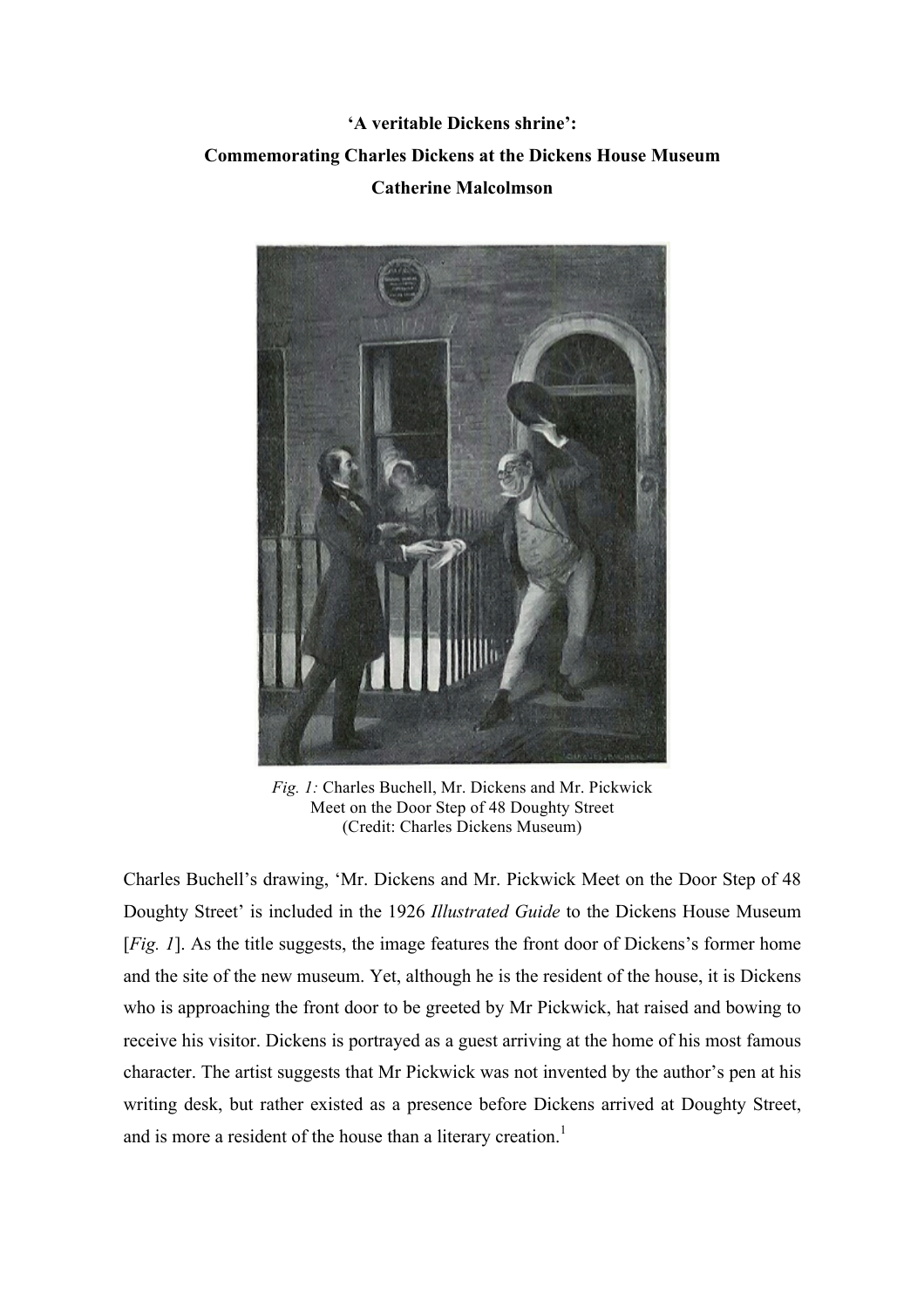This image reflects the narrative of 48 Doughty Street promoted by the Dickens Fellowship: that the house held a particular imaginative resonance as the birthplace, or home, of many of Dickens's most celebrated characters, and that visiting the house was a means of accessing both the imagination of the author and encountering his creations. While the Dickens family may only have lived at 48 Doughty Street for just over two years, the literature produced by the Dickens Fellowship emphasizes the author's literary creativity during this period, creating an association between Dickens's early novels and his Doughty Street home.

In *Writers' Houses and the Making of Memory*, Harald Hendrix states that, 'writers' houses have meaning, even beyond their obvious documentary value as elements in the author's biography. They are a medium of expression and of remembrance'.<sup>2</sup> This paper will consider how these dual aspects of expression and remembrance are invoked in the establishment of 48 Doughty Street as a site for literary pilgrimage. It will extend Hendrix's formulation to consider the house's role and sentimental value as a Dickens memorial and will suggest that its appeal lay in the sense of intimate and imaginative access it gave visitors, both to the author and to his characters. It will evaluate the language of feeling which characterized the promotion of the museum project and will suggest that the Dickens Fellowship constructed an association between the Doughty Street house and the characters created there, presenting a particular and constructed narrative to the visiting public.

Charles and Catherine Dickens moved to 48 Doughty Street in April 1837 after one year of marriage. The location of his new home reflected Dickens's recent and rapid rise to the status of celebrity author. Six months after moving in Dickens had completed *The Pickwick Papers* and over the next two years he wrote some of his most celebrated novels: *Oliver Twist* (1837–39), *Nicholas Nickleby* (1838–39) and *Barnaby Rudge* (1841).

The house itself is a typical London-brick, Georgian townhouse, with rooms arranged over three storeys. Michael Slater notes the respectability of the 'handsome street which at this period had gates and a porter at either end'.<sup>3</sup> Yet, Doughty Street was placed just on the fringe of respectable London, still within sight of the hardships of Dickens's youth. Slater notes:

Just east of it runs the then insalubrious Gray's Inn Road, along which cattle were driven towards Smithfield on market days, while to the north and west lay the fashionable squares and terraces of the estates of the Foundling Hospital and the Duke of Bedford.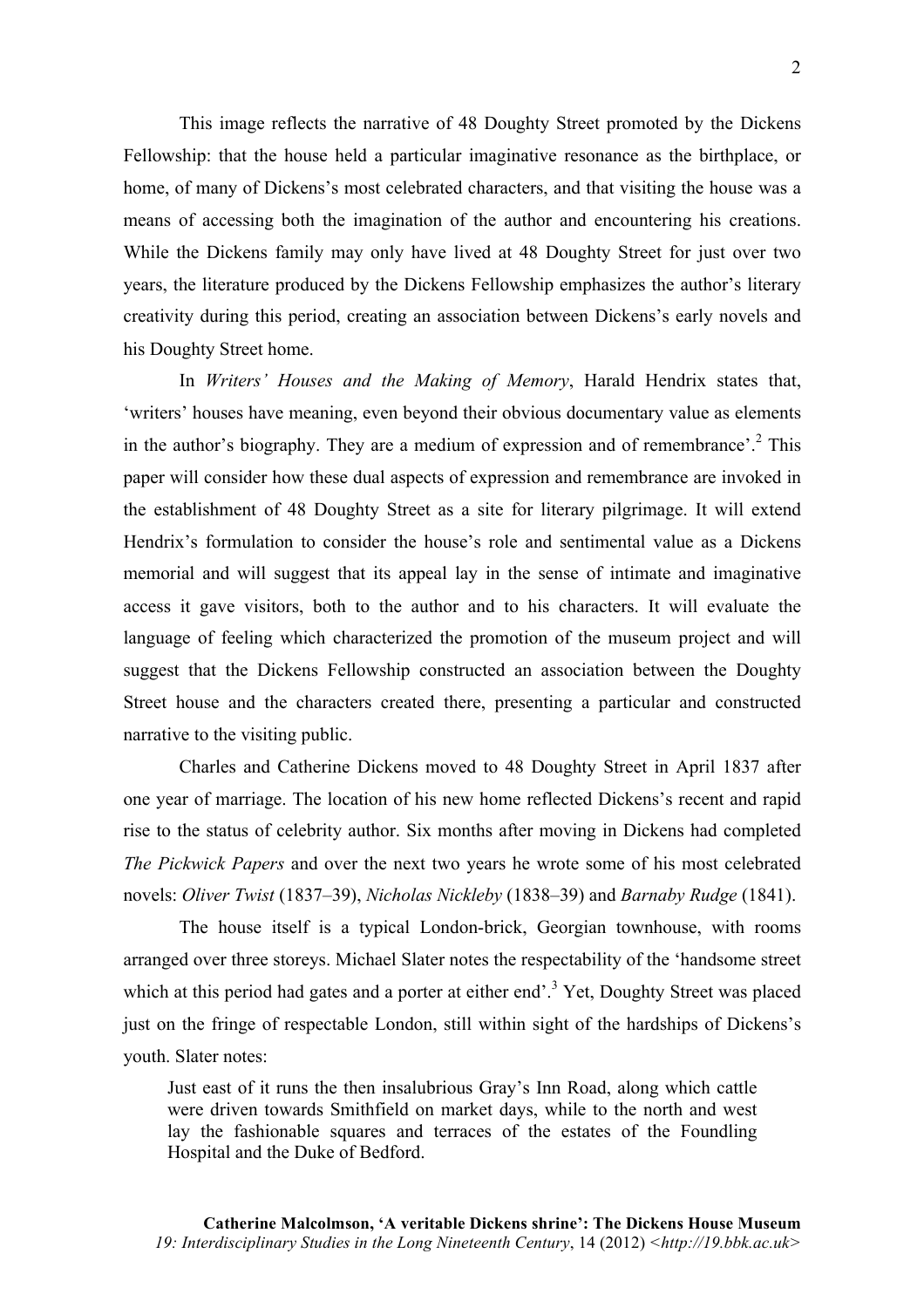Slater suggests that Dickens displays an awareness of this sudden change in circumstances as he locates Fagin's lair, home to the gang of child pickpockets in *Oliver Twist*, on Saffron Hill, 'only a short walk east' from his new family home.<sup>4</sup>

Dickens's biographers characterize the period at Doughty Street as a largely happy and prosperous one for the family, with the exception of the sudden death of Dickens's sister-in-law, Mary Hogarth, in May 1837. By 1839, the couple had three children and a larger home was necessary. The household consequently moved to Devonshire Terrace, close to the fashionable Regents Park. Dickens described his new home in a letter to Forster as a house of 'excessive splendour', demonstrating a further rise in the standards and comforts of his domestic situation.

As an author, Dickens generally used the domestic space to represent security and family, and it is his domestic descriptions which have remained enduringly popular, from the charm of Peggotty's boat-home in *David Copperfield* (1849) to the kitchen at Dingley Dell in *The Pickwick Papers*. Dickens encouraged this association with the home through the title of his journal *Household Words* (1850–59). Furthermore, since the publication of *A Christmas Carol* (1844), Dickens had used the idea of Christmas to evoke powerful connotations of domestic and family life. His Christmas publications became so rooted in associations of the home, that when he was unable to produce a Christmas volume for 1849, he expressed his regret at leaving 'any gap at Christmas firesides which I ought to fill' $5$ 

As domestic space featured prominently in his fiction and journalism, Dickens's relationship to the domestic was bound up with his identity as a writer and his popular public image. Juliet John observes a 'self-mythologising' tendency which extends to his personal letters about his home life.<sup>6</sup> She points to a letter from Dickens to Cornelius Conway Felton, where the family holiday at Broadstairs is 'sketched' by the author who presents his own version of himself in the third person:

This is a little fishing-place; intensely quiet; built on a cliff whereon — in the centre of a tiny semicircular bay — our house stands [...] In a bay window in a one pair, sits from nine o'Clock to one, a gentleman with rather long hair and no neckcloth who writes and grins as if he thought he were very funny indeed. His name is Boz. [...] Nobody bothers him unless they know he is disposed to be talked to; and I am told he is very comfortable indeed. He's as brown as a berry, and they *do* say, is a small fortune to the innkeeper who sells beer and cold punch. But this is mere rumour.<sup>7</sup>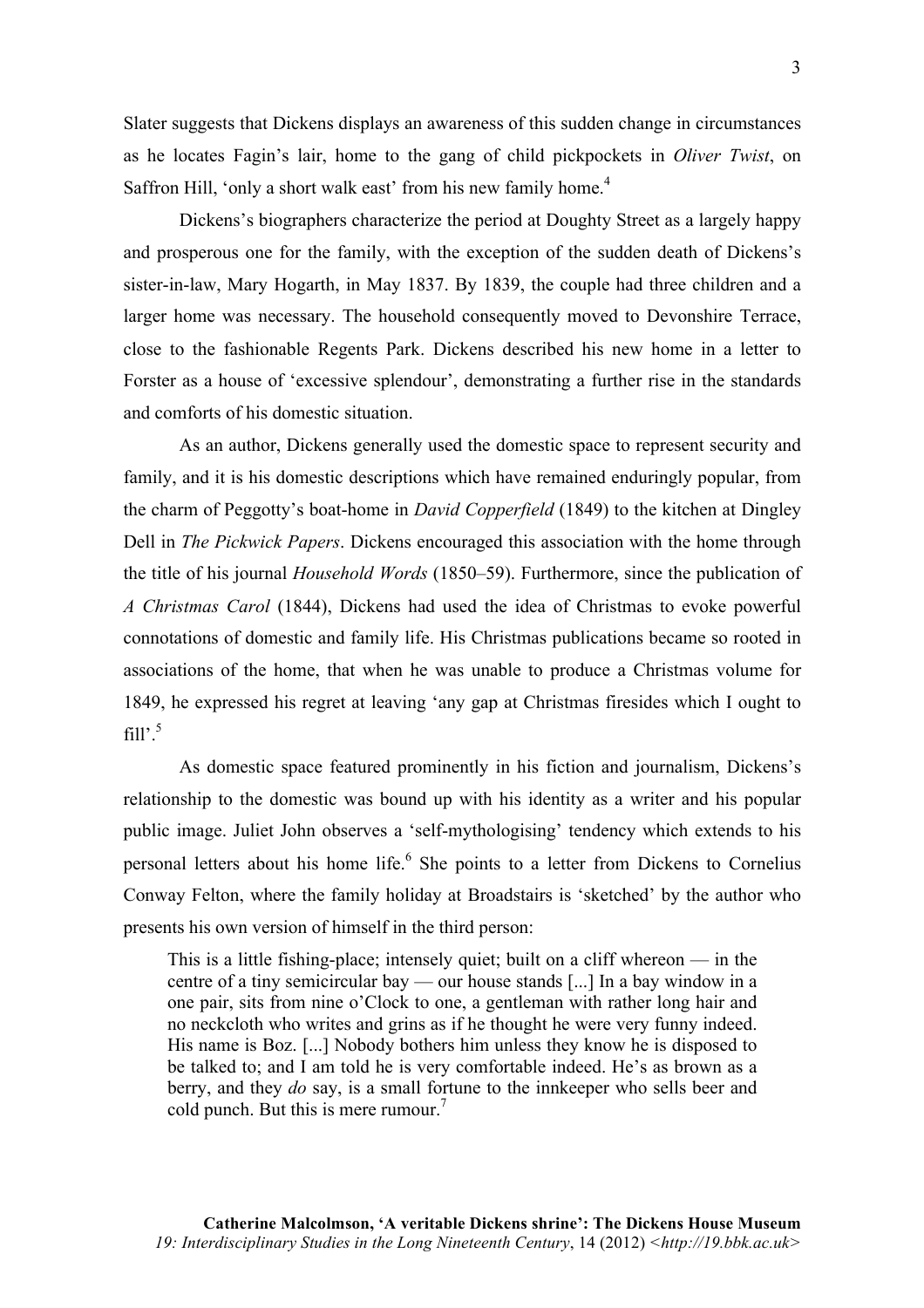In creating this 'character' Dickens is fashioning his self-image for public consumption. The wry description of a gentleman unwilling to be disturbed, deep in thought over his work, is reminiscent of the way in which Dickens wrote of his characters, and indicative of the manner in which he fictionalizes himself and his surroundings. In this sense, Dickens's home life functions within the framework of Harald Hendrix's term for the cultural value of the writer's home. It serves as a 'medium of expression' for the author. Hendrix writes:

Houses that have been shaped or reshaped by writers may well be read as alternative auto-biographies or self-portraits. Their orientation, however is not primarily retrospective, but prospective instead. What they reflect is not a factual account of a writer's life or a neutral assessment of his mental disposition, but an attempt to construct and mould these on the basis of a particular kind of self-interpretation. Rather than alternative autobiographies, therefore, writers' houses are instruments of self-fashioning. They can reveal not just a writer's ideas and ambitions as to the contents and the means of literature, but his aspirations regarding his own artistic and private persona as well $8$ 

This view is remarkably persuasive in the context of Dickens's final home, Gad's Hill Place. Dickens's relationship with this house formed part of the self-mythologized version of Dickens's past. Forster records that Dickens and his father often passed by the imposing house. John Dickens reportedly told his son that 'if you were very persevering and were to work hard, you might someday come to live in it'.<sup>9</sup> For Dickens, the purchase of Gad's Hill represented an outward symbol of his professional success and his status as a literary and public figure. It was a statement of his social ascendance and a mark of the 'hard work' which had secured his place as a popular author. Gad's Hill was the image of domesticity which Dickens wished to present to the outside world. Juliet John further highlights Dickens's self-fashioning of his life at Gad's Hill in a letter to Annie Fields, the wife of his American publisher. Dickens describes his return home after his second American tour:

You must know that all the farmers turned out on the road in their marketchaises to say 'Welcome home, sir!' and that all the houses along the road were dressed with flags; and that our servants, to cut out the rest, had dressed this house so that every brick of it was hidden. They had asked Mamie's permission to 'ring the alarm bell' (!) when master drove up, but Mamie, having some slight idea that that compliment might awaken master's sense of the ludicrous, had recommended bell abstinence.<sup>10</sup>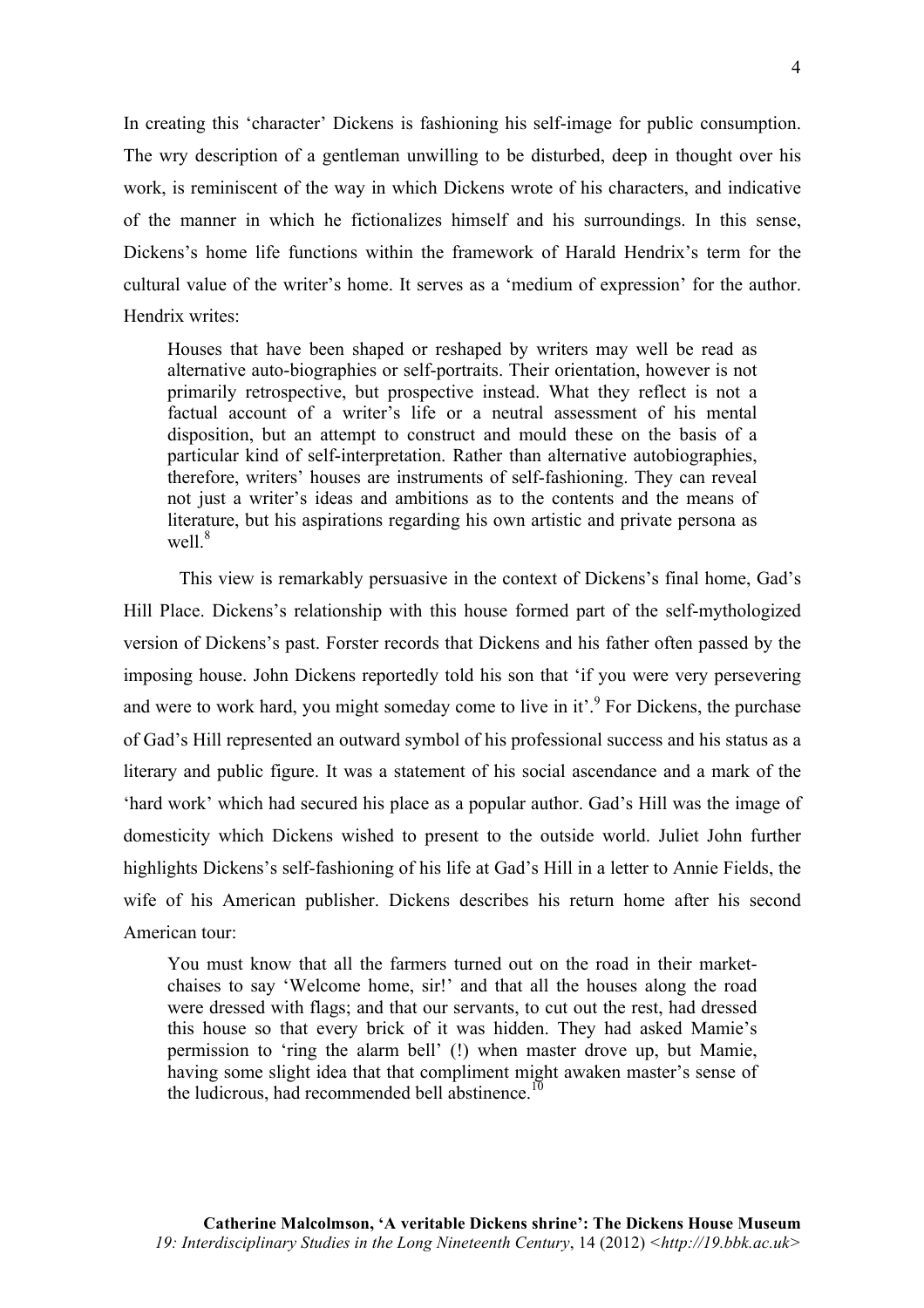Dickens once again uses the third person to place himself at a distance from the depiction of his own arrival; he constructs the narrative around his homecoming with the same exuberant detail which characterizes his fiction. As John observes, he 'create[s] his homes as he created his fictions and his public persona, stroke by stroke'.<sup>11</sup>

If Dickens's homes and letters could be seen to project a certain image of the author during his lifetime, after Dickens's death in 1870 the various domestic spaces inhabited by him took on a particular resonance for the literary tourist. In the weeks following Dickens's death, the immediate focus of memorialization was his home, at Gad's Hill. The artist J. E. Millais sketched his drawing 'Charles Dickens after Death' at Gad's Hill, while the more iconic and emotive drawing by Luke Fildes entitled 'The Empty Chair', depicted the writer's abandoned Gad's Hill study.

Nicola J. Watson suggests that literary tourism and interest in the domestic space of the author is a nineteenth-century phenomenon, proposing that an expanding popular fiction market led to an interest in 'pilgrimages to literary destinations', where

readers were seized en masse by a newly powerful desire to visit the graves, the birthplaces, and the carefully preserved homes of dead poets and men and women of letters; to contemplate the sites that writers had previously visited and written in or about; and eventually to traverse whole imaginary literary territories<sup>12</sup>

She claims that this new interest in turn spawned an industry dedicated to assisting these literary pilgrims.

These 'new systems of memorialisation' included the public or corporate acts of remembrance such as the publication of topographical guidebooks and maps, the establishment of memorials and plaques to the dead, as well as a thriving literary souvenir industry. More personal or individual acts of remembrance included reading works at significant sites, writing in a visitor's book, or leaving a signature as graffiti. In a culture of rapid social and industrial change, there emerged a sentimental and nostalgic association with the past and this prompted both a desire to visit these historical landscapes and to preserve them. The establishment of organizations like the National Trust (1895) and the Royal Society for the Arts commemorative plaque scheme (1867) reflect the fact that this desire for preservation and commemoration had attained a national level of interest by the close of the nineteenth century. In this context of literary pilgrimage, the writer's house functioned as a focus for memorialization which was invested with an emotional connection to the writer. The writer's house, and in particular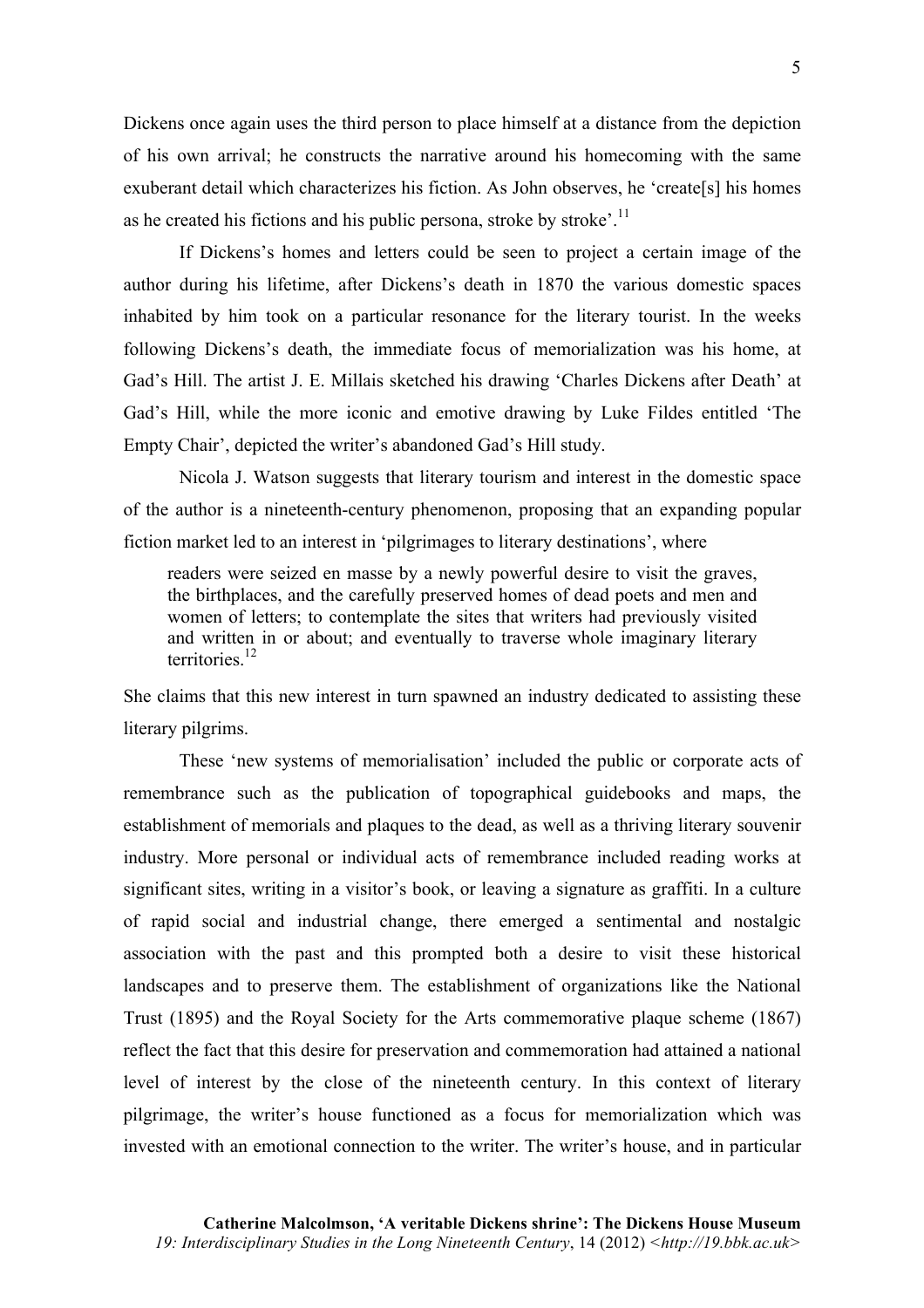the writer's study, was a site where readers could enhance, or add to, their experience of reading a text.

Julian North suggests that pilgrimages to literary sites marked a shift in the relationship between the writer and their readers. Examining the beginnings of the literary tourism industry, she notes how writers and poets such as Wordsworth expressed irritation at the intrusive nature of tourist visits to the homes of, or places closely associated with, the author. These visits resulted in a private space being made a public one and represented a crossing of a boundary by the visitor.<sup>13</sup> In this respect however, Dickens's relationship with his audience was distinctive in that he actively sought to foster a reading community. The serialization of his novels contributed to a sense that the reader was a participant in the narrative. Publication by instalment allowed the plot to develop over an extended period of time and for a sense of a relationship to develop between readers and characters. Peter Ackroyd recounts how 'one young woman, who saw an illustration in a bookseller's window and rushed into her house screaming, "What *DO* you think? Nicholas has thrashed Squeers!"<sup>24</sup> Fiction and reality are blurred in this statement, as Nicholas Nickleby is discussed as a personal acquaintance rather than a fictional creation. The serialization of the narrative contributed to a sense of immediacy and participation on the part of the reader with the events of the novel. Having established this distinctive relationship with his readers, Dickens invited them to share in his domestic space, albeit a certain constructed image of his home life. John suggests that Dickens capitalized on this relationship with his readership, as he 'sought to engineer mass market success which he saw as intrinsic rather than antithetical to the establishment of a cultural heritage presence'. She comments that 'Dickens is remarkable for the extent to which he literally willed the association between the artist's image and material things and/or places'.<sup>15</sup> Dickens can be seen to anticipate, and to a certain degree shape, his cultural legacy through drawing on the personal connection with particular places, demonstrated most clearly in the projected image of his Gad's Hill home. As Alison Booth observes:

Aware of the precedents of Scott, Wordsworth, and others, Dickens established a home in a setting of personal and literary associations, rehearsing and repeating the sensation of haunting. Anticipating that his renown would infuse where he lived, he created a prophetic ghost story about the inevitability of his literary inheritance of Gad's Hill House, to be repeated by later pilgrims and biographers.<sup>16</sup>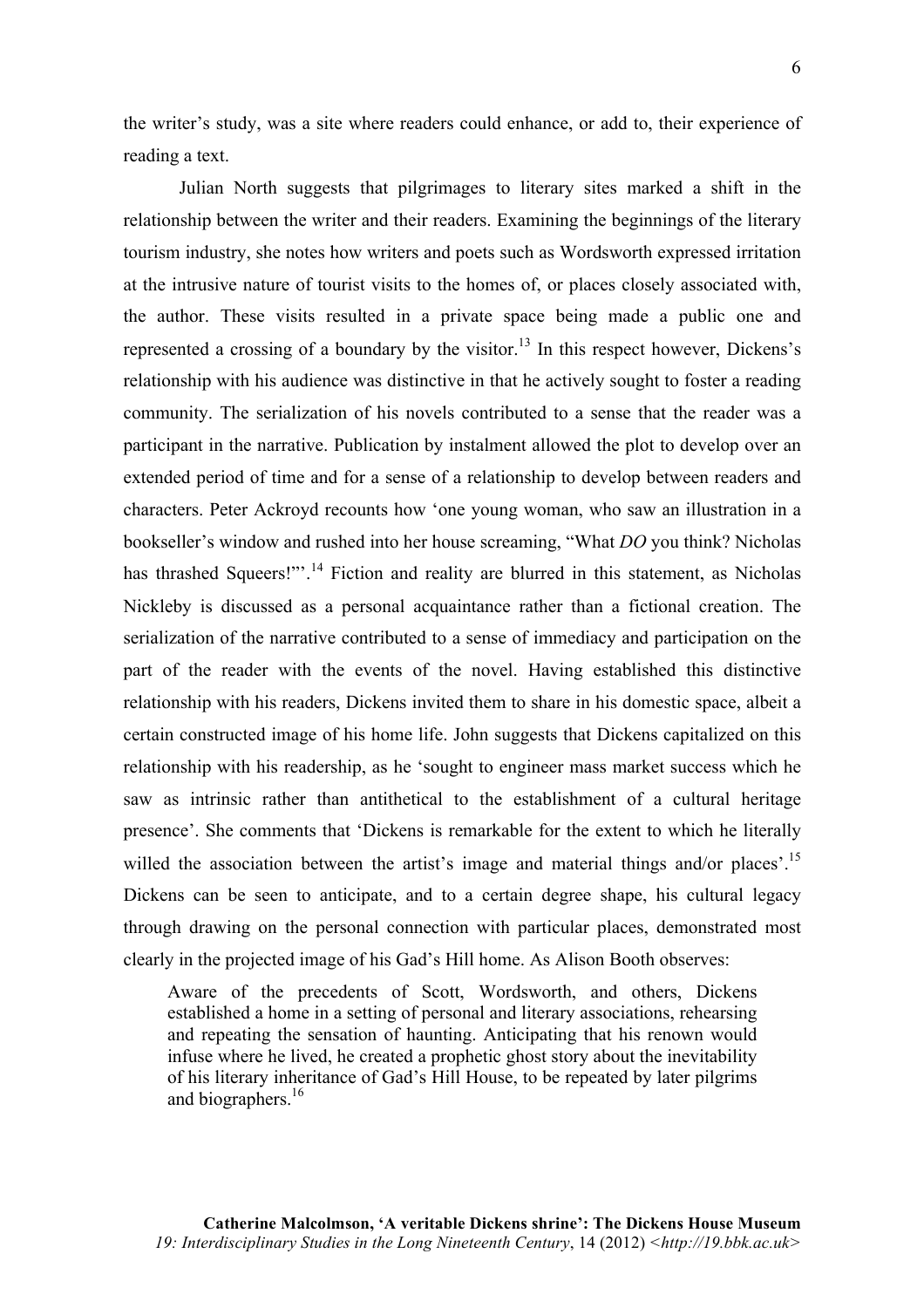Booth suggests that Dickens's popularity and vivid writing style made him a natural choice as the subject of literary pilgrimage. She highlights Dickens's ability to portray recognizable character types in his writing, types which could exist beyond the pages of the novel they came from: 'What is especially uncanny is the undying vitality of the replicas of English people this Frankenstein created. It is the sort of reanimation that underwrites house museums, literary biography and national canons, and it certainly warrants tourism.<sup>17</sup> Booth's use of the term 'reanimation' is particularly interesting in the light of the Dickens House project. It can be applied to the image of Mr Pickwick greeting Dickens, discussed above, and provides a helpful means of considering the engagement of the Dickens Fellowship with Dickens's characters. If the Fellowship sought to 'reanimate' Dickens's creations, it may have been in response to the particularly 'animated' form in which they were presented by their author. Peter Ackroyd observes that the notion of Dickens's characters existing independently of their texts was an idea which originated with Dickens himself, that 'the reality of his characters was impressed as much upon him as upon any of his readers':

Dickens relished the idiosyncrasies and mannerisms of his characters; once they had been created they continued to live within him as so many imaginary companions whom he delighted to introduce to others on appropriate occasions [...] as one friend remembered, 'he said, also, that when the children of his brain had once been launched, free and clear of him, into the world, they would sometimes turn up in the most unexpected manner to look their father in the face. Sometimes he would pull my arm while we were walking together and whisper, 'Let us avoid Mr Pumblechook, who is crossing the street to meet us<sup>'. 18</sup>

In this light, the image 'Mr. Dickens and Mr. Pickwick Meet on the Door Step of 48 Doughty Street' would appear to follow a pattern set out by Dickens, where characters can be 'reanimated' in a different context from the one in which they were first imagined.

The potential value of 48 Doughty Street as a location to reanimate Dickens's characters was one of several reasons for the Dickens Fellowship to launch a campaign to purchase the house in 1923. B. W. Matz proposed at the Fellowship's conference in 1922 that a 'shrine' to Dickens would be a worthy act of commemoration both of the author and as a testament to the work of the Fellowship itself, which was approaching the twenty-first anniversary of its foundation. The *Dickensian* for July 1922 notes that:

He placed before the members and delegates a scheme for purchasing 48 Doughty Street, London, where Dickens had lived as a young married man. This is the only one of the novelist's London homes which remains as it was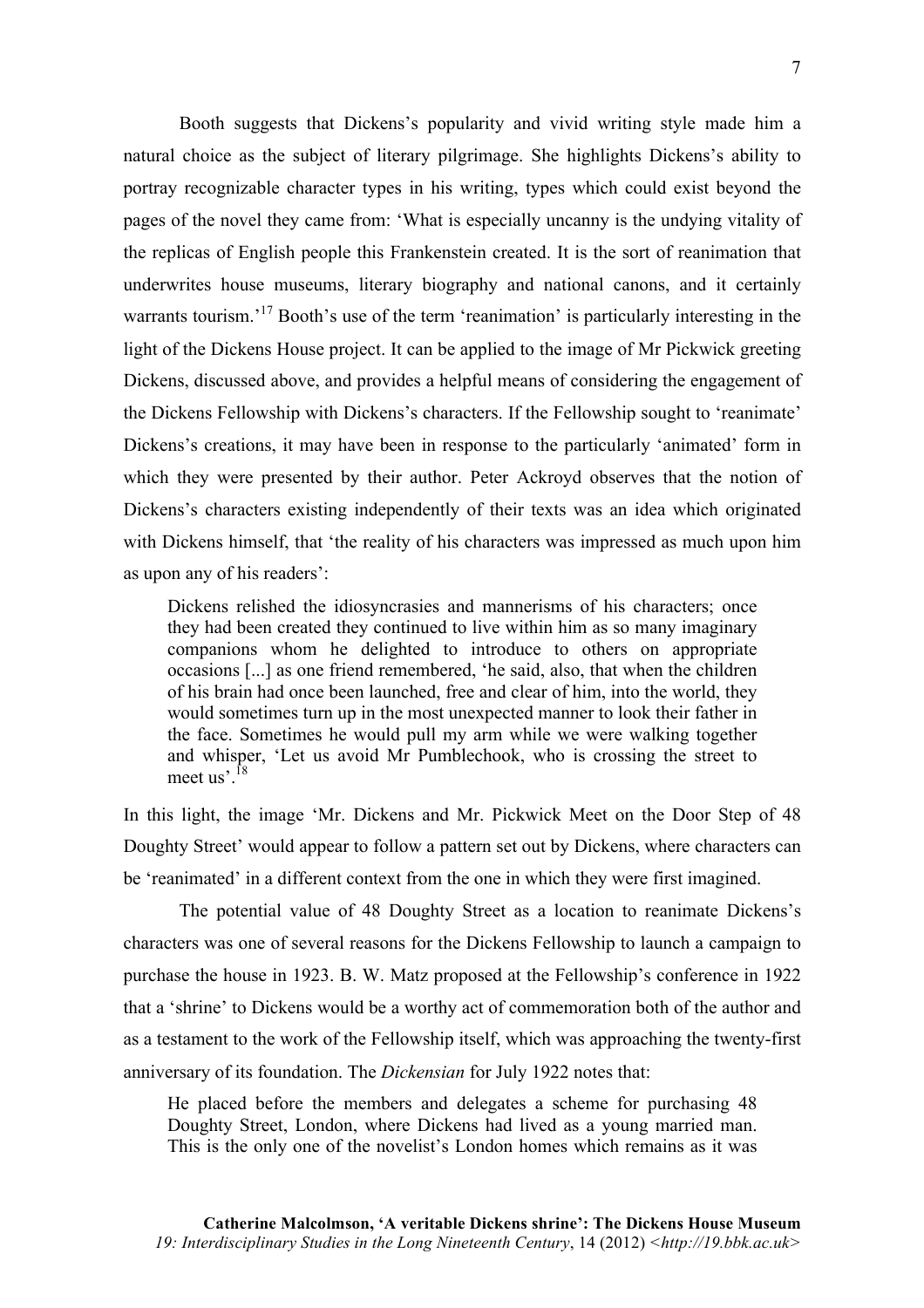when Dickens inhabited it. An opportunity occurs just now for acquiring the property, and Mr. Matz's scheme will enable the Dickens Fellowship to become the means of preserving for all time this house as a Dickens shrine and as a National Dickens Library and Museum. Carlyle has a shrine, Shakespeare has a shrine, Dr. Johnson has a shrine, and it is high time that such an immortal as Dickens was similarly honoured, and that Dickens-lovers (of which there are many thousands, both in this country and all over the world) should possess a centre where they could foregather, and which they could regard as a permanent home.<sup>19</sup>

The value of the house is here measured by its place in Dickens's biography. There is a sense of urgency in the Fellowship's proposal. Doughty Street was a means of 'preserving' an association with Dickens in a London where time seemed to be eroding its ties with his writings. Articles in the *Dickensian* in this period share a preoccupation with cataloguing or capturing by photograph, places mentioned in Dickens's novels or sites associated with the author, with the sense that this was a changing space and one to which successive generations would not have immediate access. Dickens's Tavistock Square home (1851 to 1860) had already been demolished and Devonshire Terrace, where he lived from 1839 to 1851 had been significantly altered.

In Matz's proposal there is also a feeling of indignation at the lack of a Dickens memorial in contrast to other great writers who are commemorated by 'shrines' at their former homes. This sentiment of neglected duty towards Dickens was one which the Fellowship drew upon on several occasions, most notably the Centenary Testimonial Campaign in 1912. The final justification is also revealing. The Dickens Fellowship are seeking a 'permanent home'. They wanted a meeting place for Dickensians and a centre for their activities, yet the deliberate use of the word 'home' evokes a sentimental value in their plans. Just as Dickens's novels drew upon a powerful evocation of the domestic, so his former domestic space inspires the same feelings in his admirers.

The intention of the Fellowship to honour Dickens with a 'shrine' came in spite of the author's own stipulations as to how he wished to be remembered. Dickens had stated emphatically in his will that his legacy should rest upon his published works and that he should not be the subject of 'any monument, memorial, or testimonial whatever'.<sup>20</sup> In this light the proposed 'shrine' appears to conflict with the last wishes of its intended object of commemoration.

The Fellowship may have been reassured by Dickens's involvement in the campaign to assist the Shakespeare Birthplace, to which he had made his own pilgrimage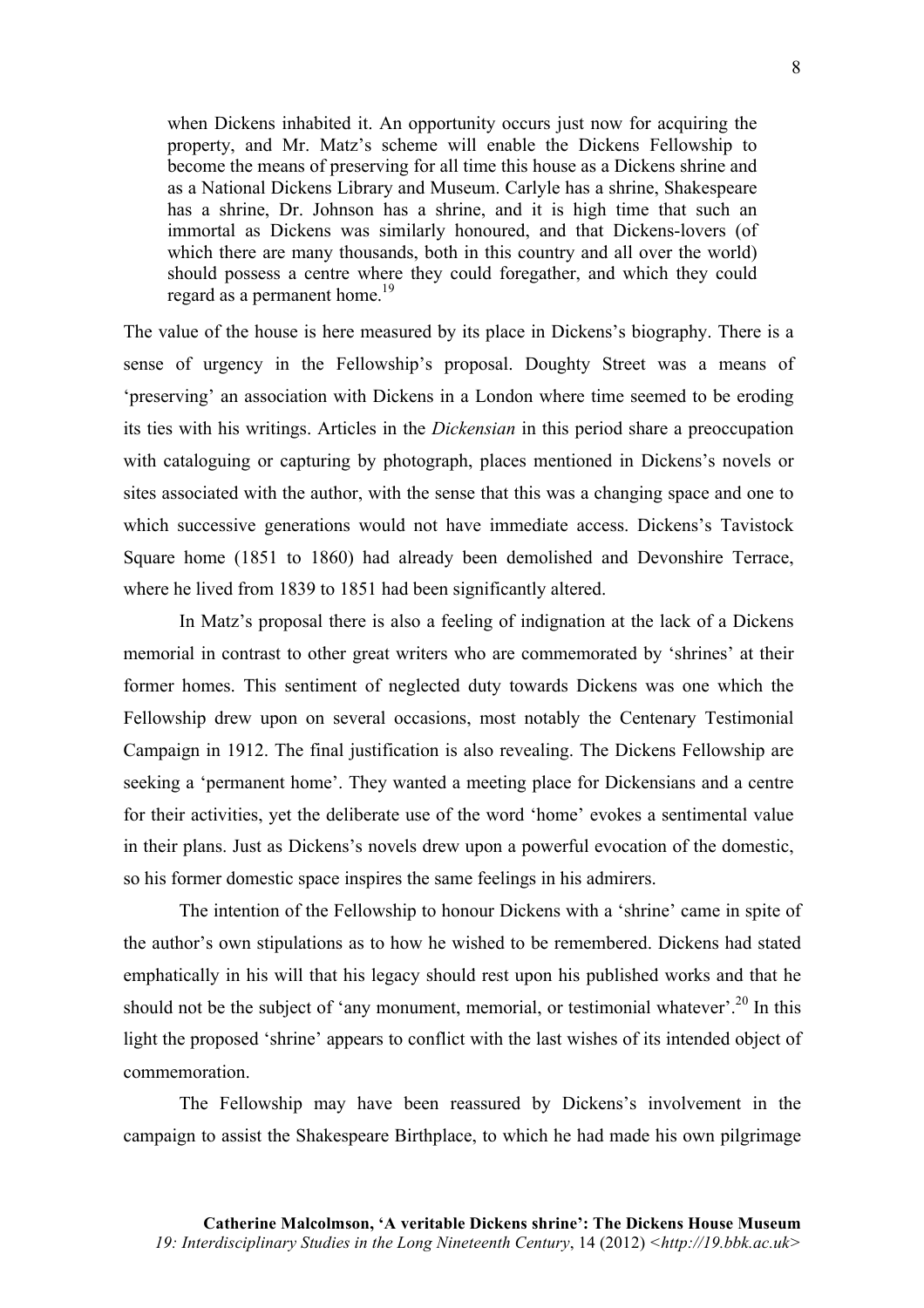in  $1838<sup>21</sup>$  Ten years later he took part in several theatricals to raise funds to establish curatorship there.<sup>22</sup> However Dickens had also refused to become involved in the Shakespeare Tercentenary Committee's project to erect a monument to the playwright at Stratford in 1864.<sup>23</sup> Perhaps by this stage in his career he was considering his own public legacy, as he maintained that the best form of commemoration was through the continued appreciation of a writer's work.

Dickens's literary work on the subject of writers' homes is decidedly ambivalent. In his novel *Nicholas Nickleby* (1839), Dickens drew upon his visit to the Shakespeare Birthplace. Here the upwardly mobile Mrs Wititterly remarks to Lord Verisopht that she finds Shakespeare's plays much more interesting 'after having been to that dear little dull house he was born in!'. She urges Lord Verisopht to pay a visit, claiming, 'I don't know how it is, but after you've seen the place and written your name in the little book, somehow or other you seem to be inspired; it kindles up quite a fire within one'. Her husband is quick to interject, apologizing for his wife's 'fervid imagination' and assuring Verisopht that 'there is nothing in that place [...] nothing, nothing'. On hearing this, Mrs Nickleby attempts to come to the aid of Mrs Wititterly, recounting:

After we had seen Shakespeare's tomb and birthplace, we went back to the inn there, where we slept that night, and I recollect that all night long I dreamt of nothing but a black gentleman, at full length, in plaster-of-Paris, with a laydown collar tied with two tassels, leaning against a post and thinking; and when I woke in the morning and described him to Mr Nickleby, he said it was Shakespeare just as he had been when he was alive, which was very curious indeed  $^{24}$ 

Through Mrs Wititterly's opinion of the Birthplace, Dickens makes reference to the popular view that the writer's house is imbued with a particular power. She suggests that the ritualized act of inscribing her name in the visitor's book produces a sense of a greater affinity with Shakespeare. However Dickens deflates this sense of intimacy through Mrs Nickleby's well-meaning, but lengthy, chatter. Her emotional response to Shakespeare's Birthplace is not a greater affinity with the playwright, but a disturbed night's sleep.

More broadly, the motivation for purchasing the Shakespeare Birthplace closely parallels the rhetoric used in the Fellowship's campaign to secure 48 Doughty Street. Julia Thomas suggests that the campaign presented

a conflation of Shakespeare and the birthplace: the meanings of Shakespeare, the man and his works, were inseparable from the meanings of the house in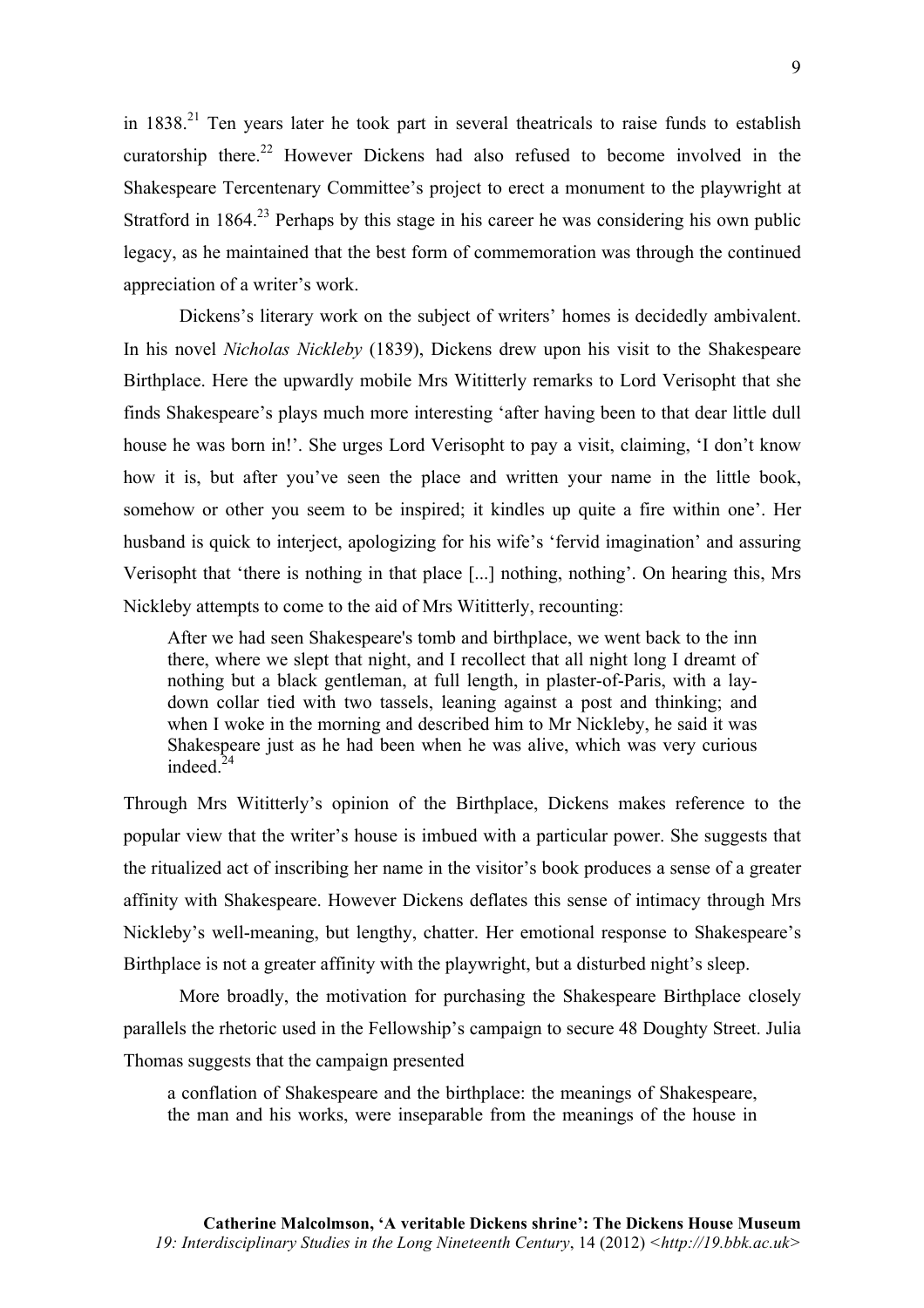Henley Street. No longer merely four walls, the birthplace contained the spectral trace of the bard.<sup>25</sup>

This sense of access to the author through the space associated with them is the same sensation remarked upon by Mrs Wititterly, and sought by the Dickens Fellowship at Doughty Street. In the press, the Birthplace Committee was congratulated for securing the house 'for the nation'. This term was used in the Fellowship's fundraising material in 1925, highlighting that Dickens was viewed by the Fellowship as a figure of national cultural standing equal to that of Shakespeare. Thomas also notes that 'in the call for subscriptions, the birthplace was defined in religious terms; as "hallowed", a "shrine", a "relic", a "monument", a "place of pilgrimage", a "temple"<sup>26</sup> These same phrases are adopted by the Fellowship, claiming the kind of iconic status for Dickens equal to that which Shakespeare held in the public consciousness.

Following Matz's proposal, the Fellowship refined their aims for the scheme and launched a public appeal to raise funds to buy the house in 1923. In the January issue of the *Dickensian* they reaffirmed the commemorative value of the project, but also the educational potential of a Dickens House Museum. They are eager to distinguish their scheme from a memorial statue, and claim that Dickens himself would have seen the value of their project:

It is the intention of the Dickens Fellowship to make 48 Doughty Street worthy in every way of its title. It will naturally do its best to inspire and inculcate a spirit of sentiment and reverence; and it will aim at something much more permanent, something much more substantial and valuable, than a sentimental monument to the novelist's name and fame: it is intended to make it above all educational [...] Apart from all this the Dickens house shall also be London's Dickens Mecca, a meeting place for all Dickens lovers. It shall be the Dickens Information Bureau, the Dickens University [...] London shall boast the very memorial Dickens himself would have most desired.<sup>27</sup>

'Mecca', like 'shrine', points to a religious site of pilgrimage, a place where Dickens can be worshipped. Although the Fellowship aspire to the museum functioning as a 'University', it is at the same time a space for 'Dickens lovers', not for critical study of the author. The 'spirit of sentiment and reverence', not critical enquiry, appears to be the most appropriate emotion when entering the author's former home.

The language of sentiment pervades the fundraising material issued by the Fellowship for the Museum scheme. In the prospectus for 'The Dickens Memorial', it is proposed that the house will serve as 'a veritable Dickens shrine, inspiring sentiment and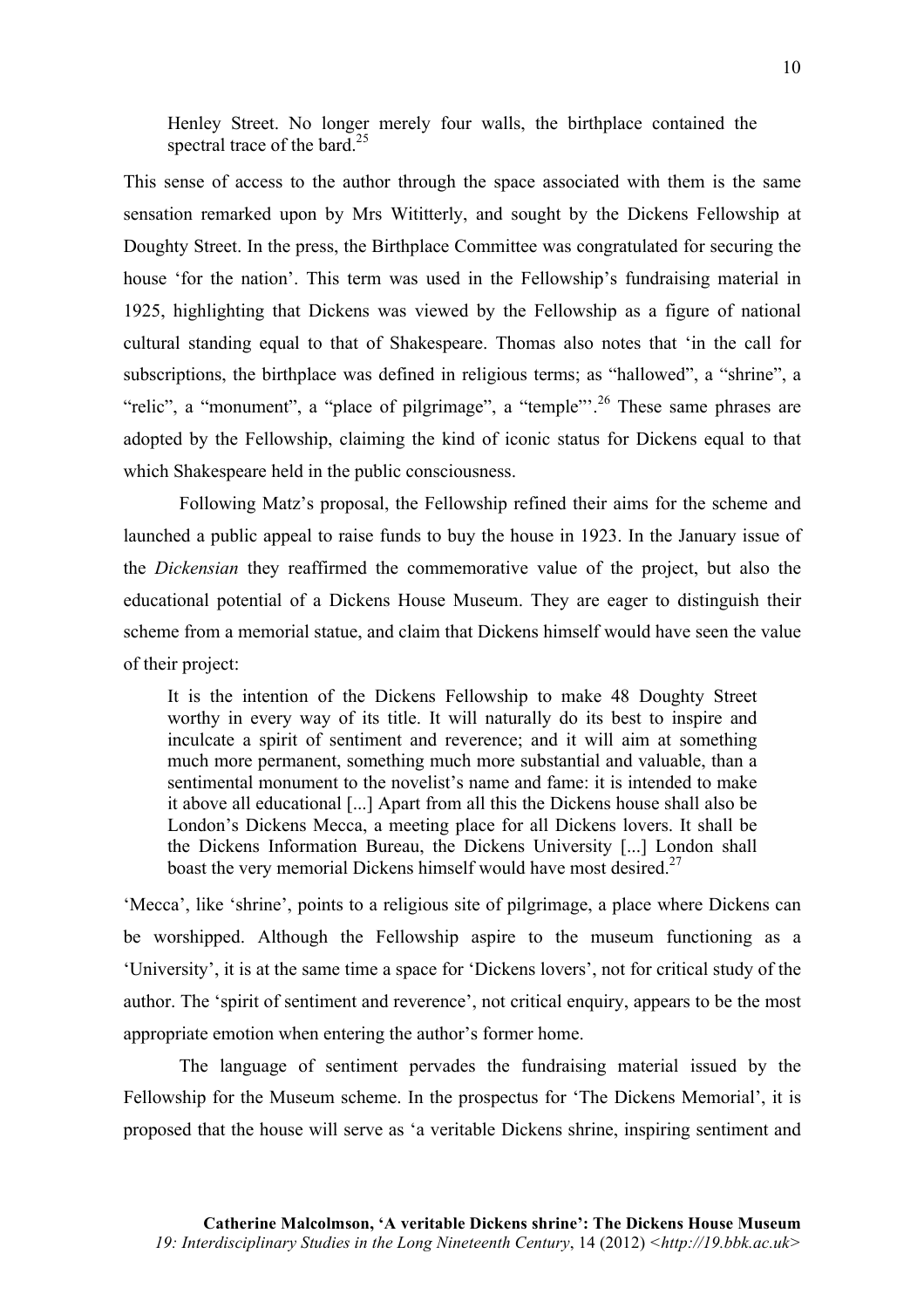inculcating a spirit of veneration for the great writer'.<sup>28</sup> It is the intention of the Dickens Fellowship that 48 Doughty Street, and the objects displayed within it will evoke an emotional response in the visitor, which will in turn lead to a greater appreciation of Dickens.

Nicola Bown reflects on the particularly intimate effect of sentimental writing, suggesting that it operates by 'collapsing the distance between reader or viewer, text or object or image<sup> $29$ </sup>. She argues that being moved to tears by fiction involves the reader emotionally in the action of the novel.<sup>30</sup> This effect is very clear in early twentieth-century responses to Dickens and in the culture of the Dickens Fellowship. In her appeal to American members of the Fellowship, Alice Newcomer of the New York branch, draws upon the shared experience of Dickens's writings and the sentimental value of the writer's home to stir her audience to contribute to the scheme. She writes:

As a Nation, I believe we of the United States, way down in our hearts, are the most sentimental in the world [...] And now we are offered another chance to prove our love for that which has a sentimental value only. The birth-place of the *Pickwick Papers*. 31

Given the distance between New York and London, and in an era before commercial passenger flights were routine, it seems unlikely that many of the American supporters of the scheme would visit 48 Doughty Street, yet Newcomer calls them to imagine entering the house and to consider the emotional response which such a visit would inspire:

Just think of the atmosphere of guilelessness and kindliness and true friendship which will envelop us when we enter those doors! And how tender and gentle will be the letters we write to our friends across the sea, as we sit at the desks provided for us within those walls! Think how we women will thrill our clubs back home with accounts of how WE have walked on the very floors which Dickens feet had trod  $32$ 

The writer's house is a place of pilgrimage which leads to a greater sense of association with the author. Just as Mrs Wititterly felt 'inspired' by signing her name in the visitor's book at the Shakespeare Birthplace, Alice Newcomer suggests that letters written home from Doughty Street will be 'tender and gentle', inspired by association with Dickens. For Newcomer, there is a particular power in the intimacy of walking 'on the very floors' which Dickens had trodden; this very literal following in the author's footsteps achieves a sense of personal connection with him. Newcomer is unhesitant about using the term 'shrine' to describe the proposed museum. She writes: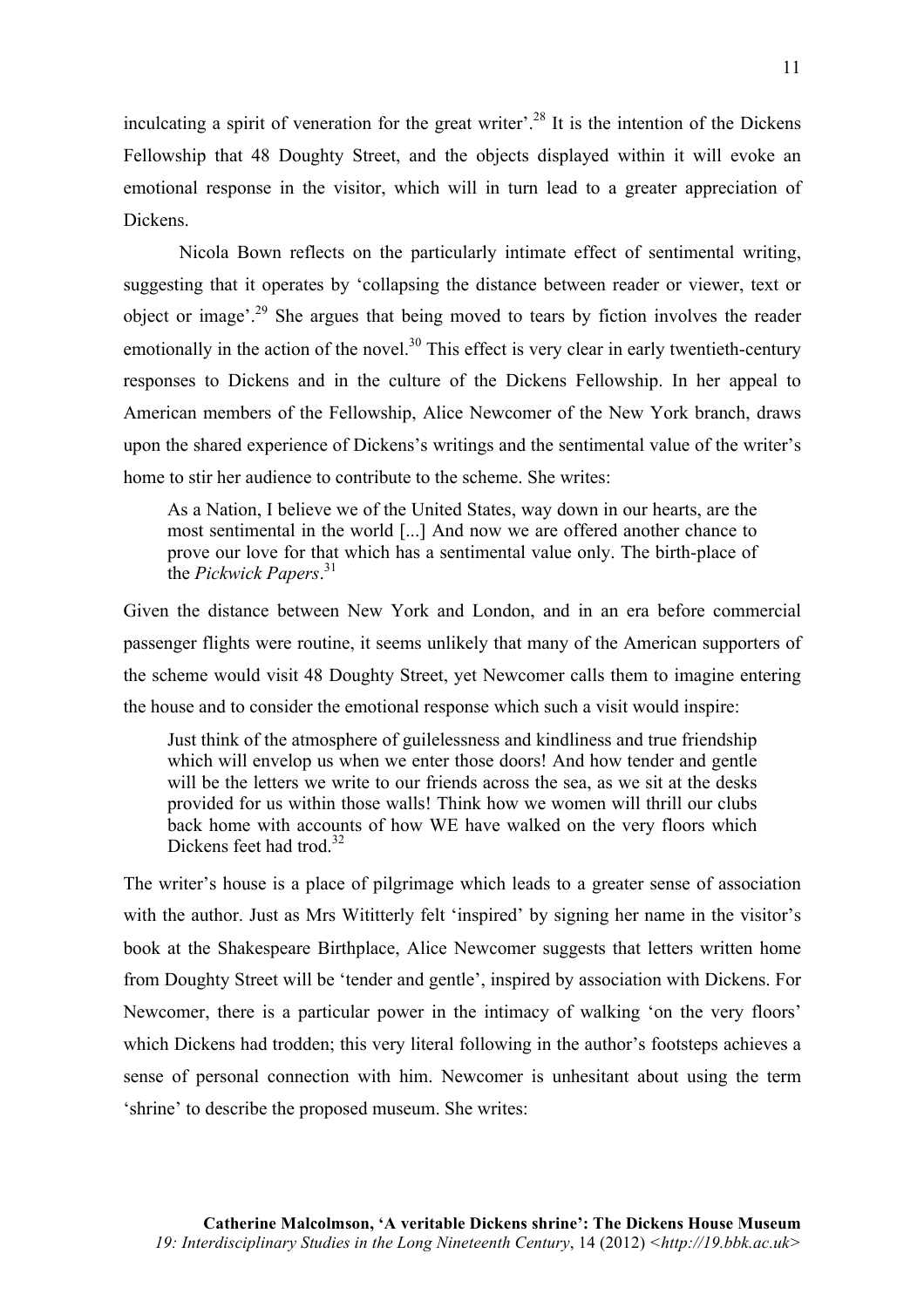The dictionary tells us 'a shrine is a case for sacred relics.' [...] Are not the mementos of that Master of kindness and joy really 'sacred' to us who love him and his works? And shall we not, by word and deed, do what we can to make it not only 'a case for sacred relics,' but a living, breathing, loving memorial of him who so loved life $2^{33}$ 

The language attributed to the museum project is one of sentimental association, predicated on an emotional attachment both to Dickens's writing and to the man himself. This 'stirring up' of feeling is used as an effective fundraising tool for the purchase of Doughty Street.

The Fellowship's appeal to raise the £10,000 required for the acquisition and endowment of Doughty Street was well publicized. The Lord Mayor of London supported the scheme, urging Londoners to 'preserve one of the most valuable literary relics of our time'.<sup>34</sup> Coverage in the press was also on the whole positive, encouraging of the Fellowship's aims of preservation and of establishing a heritage venue for public use. From a collection of press coverage, reprinted in the *Dickensian*, it is clear that the language of sentiment extends to these external views of the potential value of the house. The *Daily Telegraph* asserts that Doughty Street has 'a right to be a place of pilgrimage', the *Daily Graphic* refers to it as a 'Dickens Shrine' and in the *Saturday Review* the house is described as 'a living warmth of reminiscence'.<sup>35</sup>

The Dickens House Museum was opened on 9 June 1925, as the culmination of the Fellowship's annual commemoration of Dickens's death, underlining the memorial role of the museum. In its coverage of the opening, the *Daily Telegraph* suggests that the particular appeal of the house is in the intimate associations with Dickens which it can evoke:

For it is a very human and pardonable foible that we should be so curious to see the houses where great men have lived [...] the sight seems to bring them nearer and closer akin to us. We fancy that we somehow know them better if we see the front door through which they passed from the public street to the privacy of their home life, the windows which gave them light, the fireplaces round which they drew their chairs, the desks at which they wrote [...] But though a mere memorial plaque — and we wish there were many more of them — can wake pleasant memories or send us inquiringly to our books, how much greater is the enchantment of the memorial house!<sup>36</sup>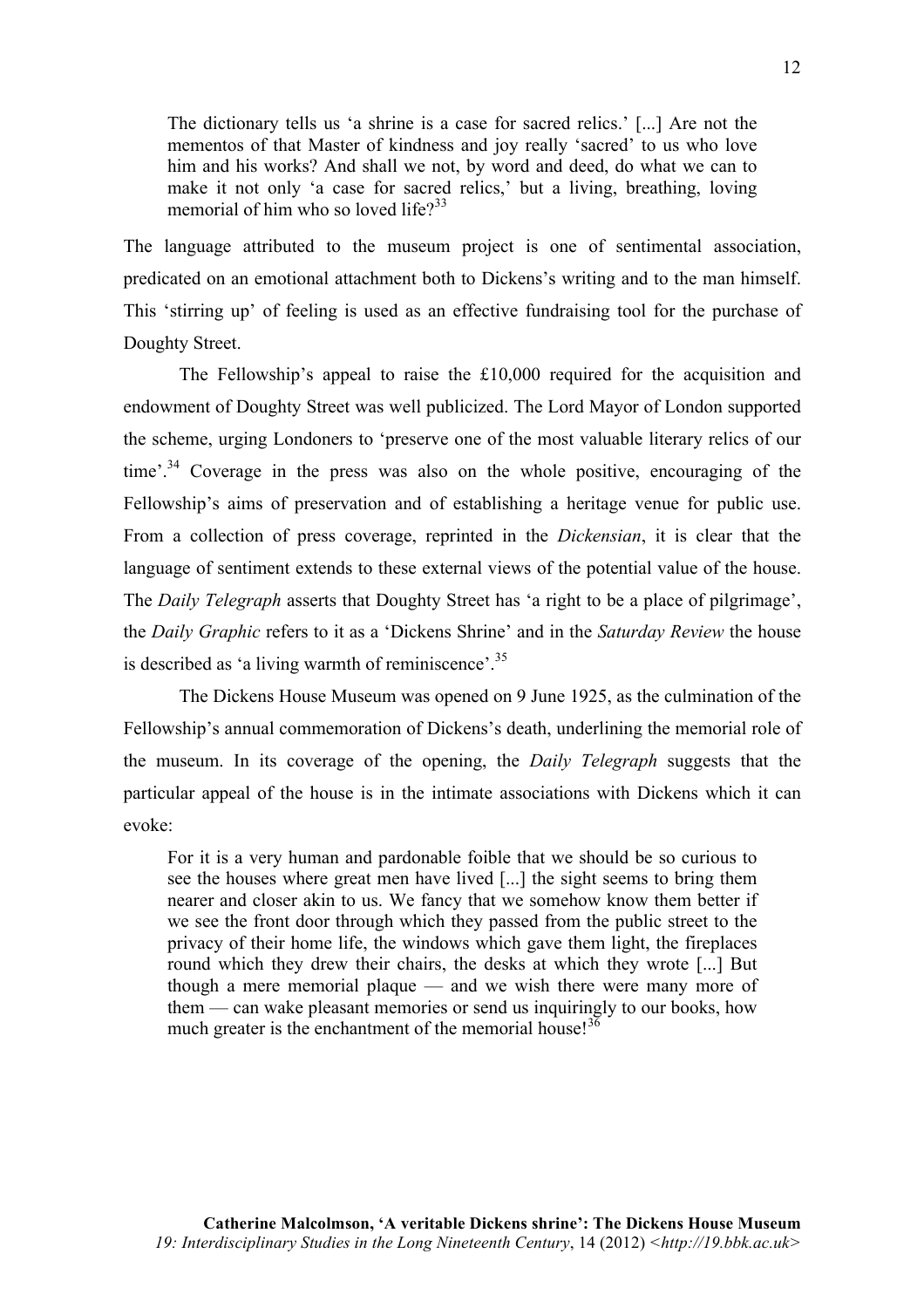

*Fig. 2*: Opening of the Dickens House Museum by Lord Birkenhead (Credit: Charles Dickens Museum)

The writer of this article responds to the sentimental and emotional appeal of the writer's house, suggesting that it has a value greater than a mere memorial plaque, as it inspires a sense of intimate connection with the author.

It is this insight into the private domestic life of the author which captures the interest of the writer of an article in the *Daily Mail*. The journalist directs his readers' attention to the personal objects on display. 'Amongst these are two of his pens — one with the famous curving quill — a card case given to his wife on their wedding day, and a lock of his hair.<sup>37</sup> These items have a sentimental value through their associations with Dickens. The lock of hair suggests the Victorian practice of retaining hair of a loved one as a *memento mori*. The Dickens House Museum is both a memorial and a shrine to Dickens, a private space made public, where visitors can commemorate the author and establish a sense of intimacy through a common experience of the surroundings.

While the Dickens House Museum was promoted as a site where the reader could access the author in a manner which deepened their association with him, Alison Booth makes the point that, 'the very openness of the author's house to the public is a proof of that author's absence'.<sup>38</sup> Visitors are only able to gain access to Dickens's home when it is no longer inhabited by him. In this sense, writers' houses which are opened to the public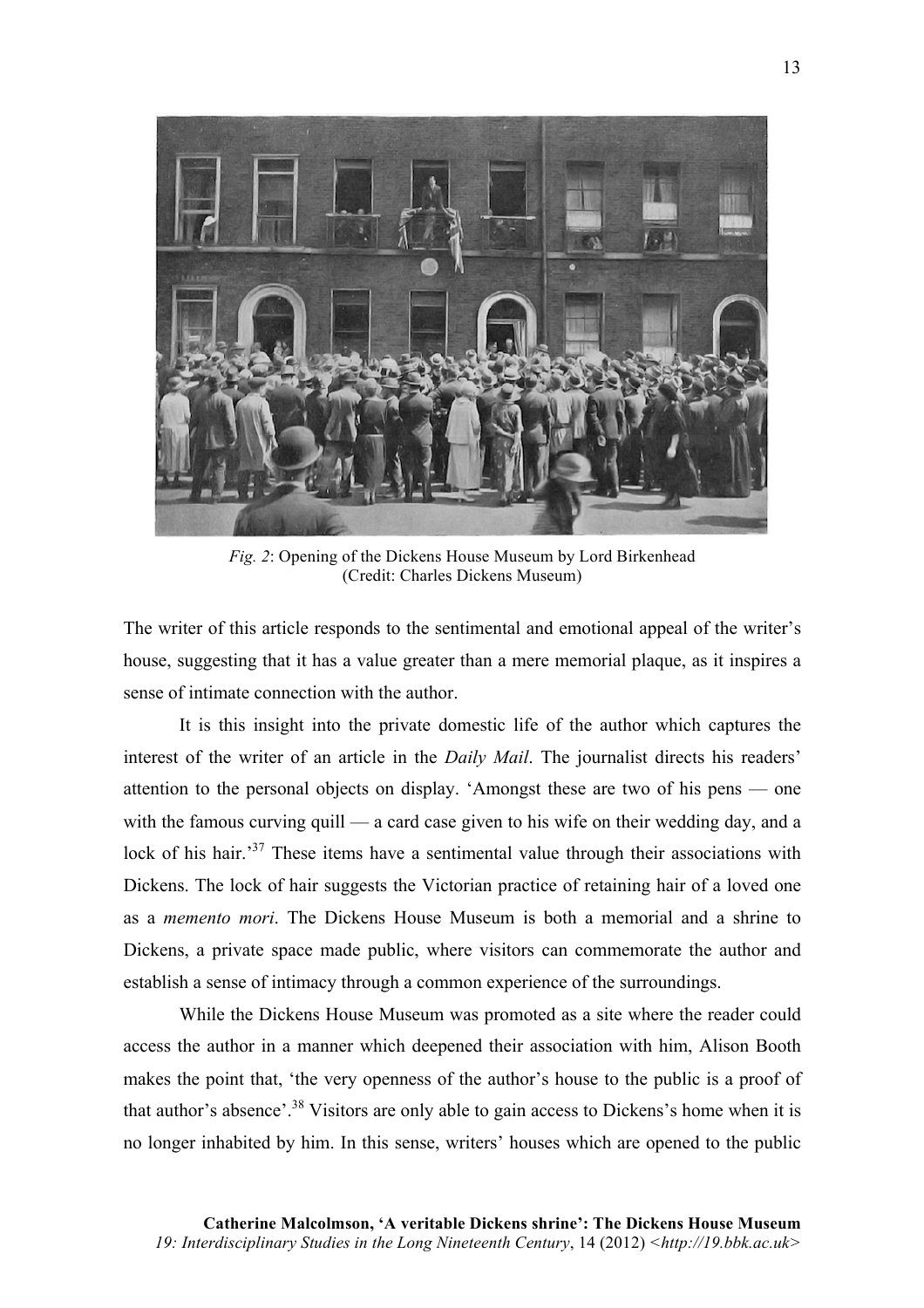posthumously are always, by necessity, recreated or constructed spaces. Such recreations of private domestic life are always subject to manipulation or distortion, as they reflect the views, beliefs or aspirations of their designers or curators. In describing the role of the writer's home after their death, Hendrix suggests that these houses shift from functioning as mediums of 'self-expression' to mediums of 'remembrance'. Hendrix contends that the structuring of these sites of remembrance is always 'selective' as they tend to 'privileg[e] some aspects and interpretations of the author's work over others'.<sup>39</sup> He writes:

They accumulate the various interpretations and appropriations of those ideas and ambitions by later generations, who tend to project onto the material object of the house both their vision of the writer and some of their own ideals and idiosyncrasies. As a medium of remembrance, writers' houses not only recall the poets and novelists who dwelt in them, but also the ideologies of those who turned them into memorial sites.<sup>40</sup>

A certain degree of mythmaking existed in the Doughty Street project. Dickens had inhabited multiple houses during his lifetime and as the writer of the *Daily Telegraph* report on the opening of the museum noted, 'the house, to be quite frank, is not so large or distinguished-looking as 1 Devonshire Terrace still is, or as Tavistock House (now demolished), in Tavistock Square, once was'.<sup>41</sup> In his own mythologizing of his home life, Dickens had particularly associated himself with Gad's Hill Place. In contrast to the memorial statues he so emphatically disavowed, and despite his explicit desire not to be memorialized after death, Gad's Hill was fashioned as a lived-in monument to his successful career. In order to present 48 Doughty Street as a valid site for literary pilgrimage therefore, the Dickens Fellowship sought to construct an association between the Doughty Street house and the characters Dickens created there. The house was presented to the public not only as a place of access to the author, but also as a site of reanimation for his creations.

In the *Dickensian*, the value and significance of 48 Doughty Street is presented in terms of Dickens's creative output while he lived there. E. V. Lucas remarks that 'the Doughty Street Period lasted less than three years. But what years! They comprised the second half of *Pickwick*, all of *Oliver Twist*, all *Nicholas Nickleby*, and the beginning of *Barnaby Rudge*<sup>'', 42</sup> The house is presented as having ownership of these characters, a notion reiterated in a comment from the *Star* newspaper, which informs its readers that

Number 48 Doughty Street is a very ordinary house in a very ordinary street in Bloomsbury; but it happens to be the house in which Dickens wrote *Oliver*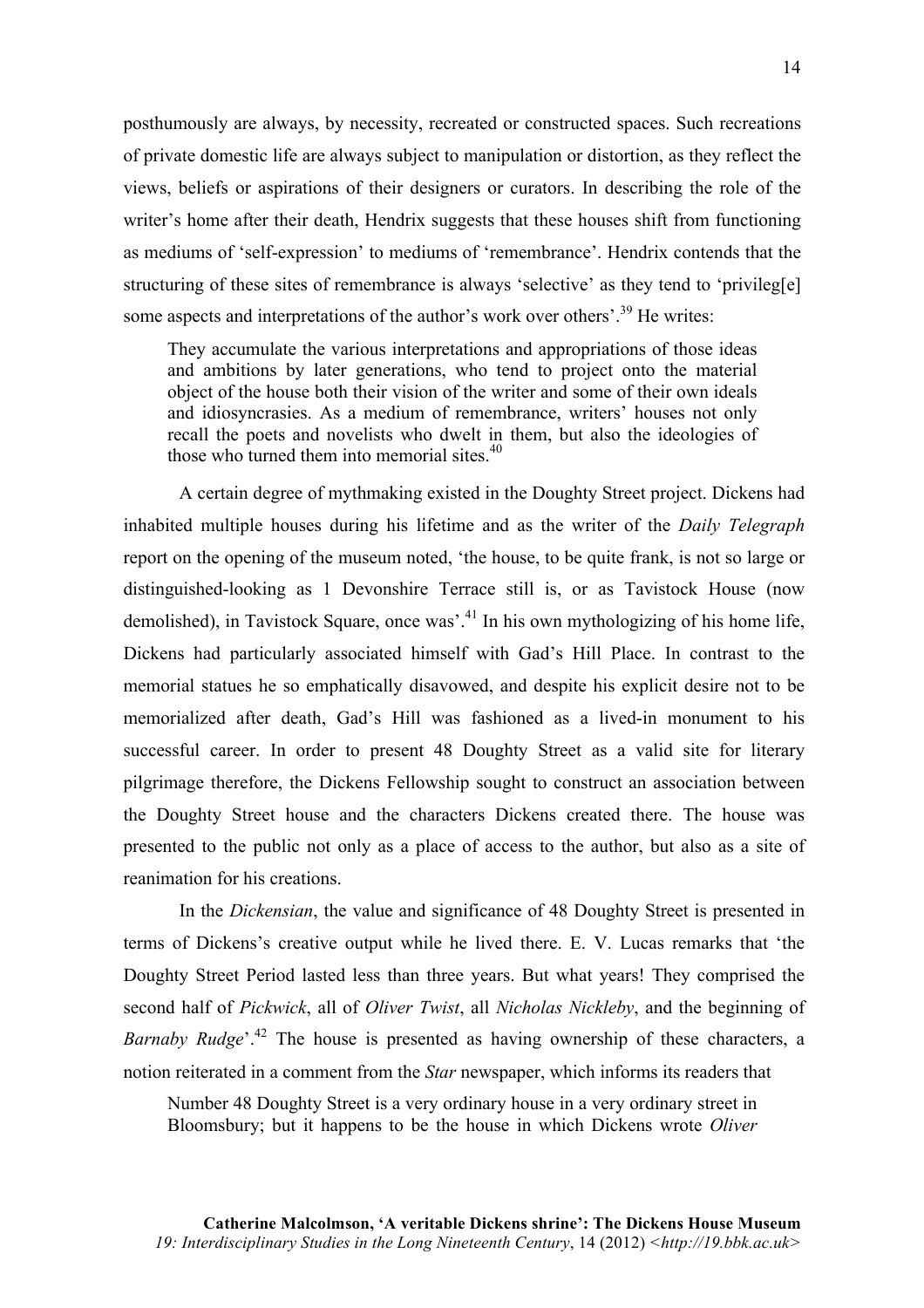*Twist* and *Nicholas Nickleby*. What Englishman could deny that the fact at once adds a glamour to the house? $43$ 

The Museum holds a particular 'glamour' as a Dickens site for literary tourists as it can lay claim to be the point of origin for some of Dickens's most popular writings.

The official guidebook to the museum, issued by the Fellowship in 1926, draws heavily on Forster's *Life of Dickens* (1871–74), yet the guidebook relates events in Dickens's life without applied reference to the domestic space of the museum. The narrative emphasizes that Dickens's 'fame [was] established while at this house', justifying once again the importance of the site in the light of its literary creations: an objective reinforced by the image of Dickens greeted at the door of the house by Mr Pickwick, which appears on the first page of the guide.<sup>44</sup>

The guide pays little attention to objects actually displayed within the house and the only detail of the interior it refers to is the likely location of Dickens's study. In the April 1925 *Dickensian*, Lucas commented that

There is no information as to which was his workroom; but it was probably behind that one on the first floor which is to be the library. We may suppose that here the great man wrote, because writers usually choose retired rooms.<sup>45</sup>

Interestingly, the guide makes the authoritative claim that 'the back room on the first floor was Dickens's study'.<sup>46</sup> New information may have come to light regarding the function of the room, or the guide may have sought to establish a visual focal point within the Doughty Street house for Dickens's writings. This association is strengthened as the guide notes, 'here are shown the first editions of the work done in this room', and then proceeds to list the titles of the Doughty Street novels. The Dickens Fellowship is presenting Dickens's study, and his writing desk in particular, as the source of his creative output in a manner reminiscent of the tradition of Dickens sketches and paintings which depict animated images of his characters springing from the author's pen.<sup>47</sup>

The *Illustrated Guide* may have avoided detailed commentary on the objects on display as the content was very much a work in progress. A list of gifts to the museum printed in the *Dickensian* provides a sense of the eclectic and broad nature of the collection. Valuable literary collectors' items such as an 'original first issue of the first edition' of *A Christmas Carol* are supplemented by Dickens ephemera ('Admission Tickets for a Public Reading by Charles Dickens') and commercially produced Dickens souvenirs ('Statuette — "Dolly Varden and Joe Willett, Joe's Farewell"').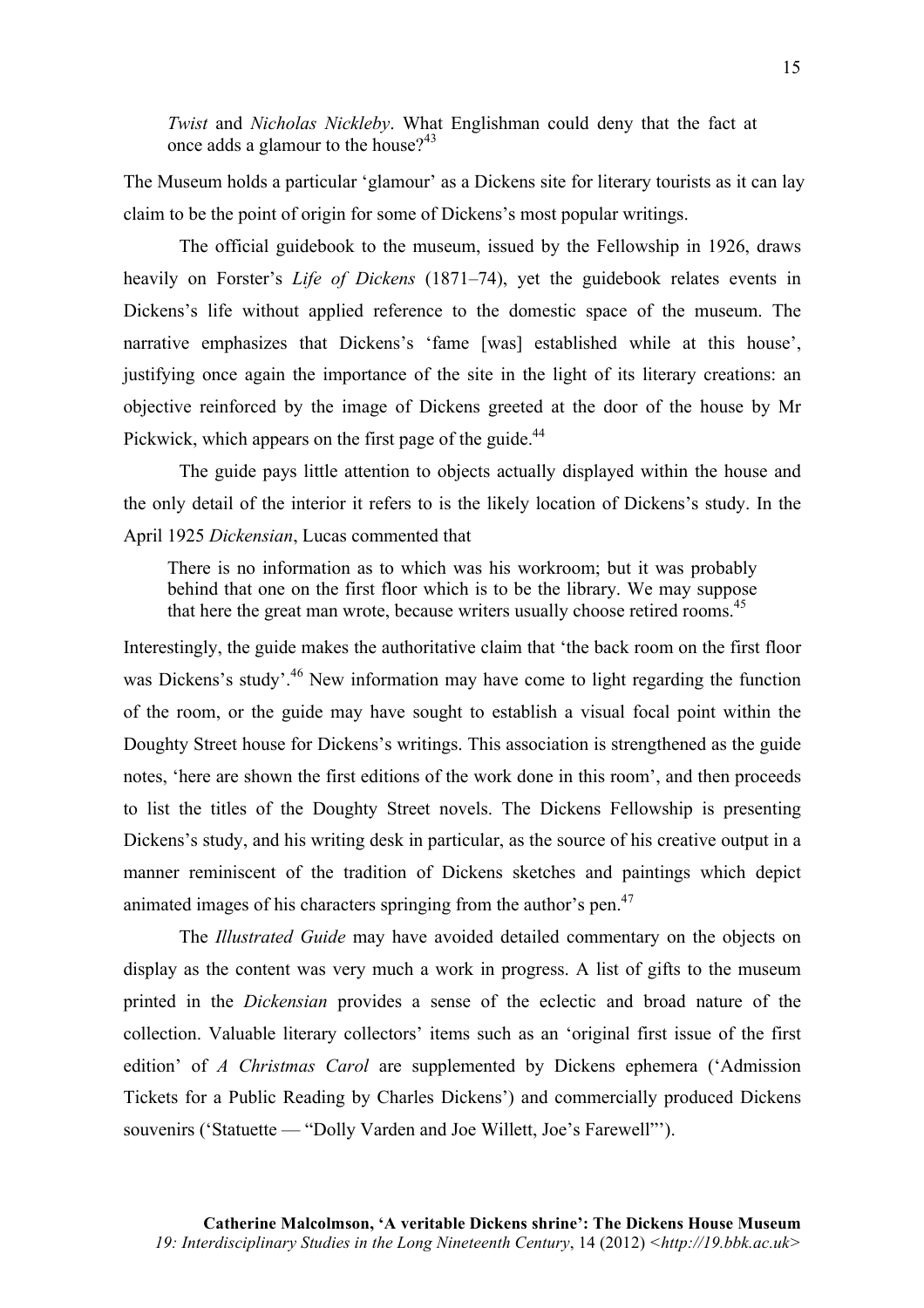However one aspect of the museum's interior received much discussion in the pages of the *Dickensian*. This was the decision to decorate the room which would have formerly been the Dickens family kitchen in the style of the kitchen at Dingley Dell in *The Pickwick Papers*. The editor informs readers that 'the large kitchen has been appropriately decorated and arranged in the old fashioned Dingley Dell style'.<sup>48</sup>

The use of the term 'appropriately' demands evaluation. The style is not appropriate as an authentic recreation of a London townhouse of this period, or as an attempt to reproduce the environment in which the Dickens family lived. Rather, it is a means of engagement with one of Dickens's texts. By creating a 'Pickwick' kitchen, visitors are able to participate in the setting of Dickens's popular novel. Visitors to the museum are encouraged not merely to learn biographical facts about Dickens's residence there but to engage imaginatively with his works. This process is described by Lucas as he informs readers of the *Dickensian*:

And this reminds me that one of the alterations now in progress at 'Dickens House' is the conversion of its ordinary kitchen, in the basement, into something more like an inn-parlour of the past, with a tiled floor and a great open fireplace, and settles, and pipes, and a kettle for hot brandy and water or pineapple rum: an old fashioned cosy room where at any moment the sound of hoofs might be heard and the door might open to admit the burly figure of Mr. Anthony Weller in his many capes, just descended from the box and in more than a little need for comfort.<sup>49</sup>

Lucas presents the room as a stage set, containing all the appropriate props, and where at any moment the scene may come to life with the arrival of Anthony Weller. He describes a process of 'inhabiting' the novel; both imaginatively, but also physically in the created space of the kitchen.



*Fig. 3*: The Dickens House: A Corner of the Old-time Kitchen (Credit: Charles Dickens Museum)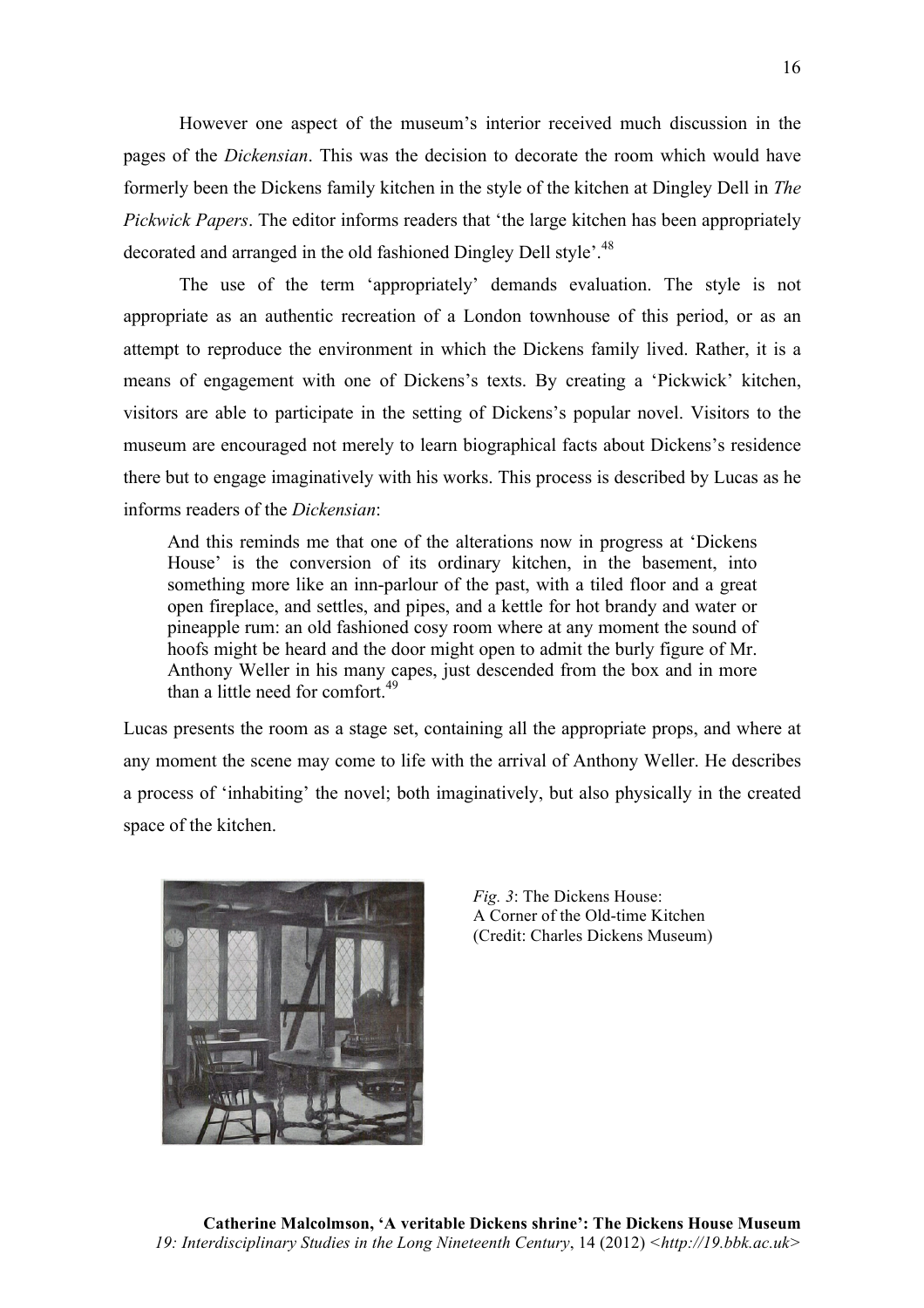There is no information in the *Dickensian* as to why the Dingley Dell Kitchen was singled out for this kind of recreation, but it is a further demonstration of the particular regard with which the Dickens Fellowship held *The Pickwick Papers* and the character of Mr Pickwick. This early work by Dickens seems to have become emblematic for the Fellowship of all that they considered 'Dickensian', to the extent that their representations of Dickens and Mr Pickwick become almost interchangeable: Mr Pickwick is the image chosen to feature on the cover of the first issue of the *Dickensian* in 1905. The novel's 'gentlemen's club' frame may have appealed to the Dickens Fellowship, just as it inspired many other organizations. The founder of the Pickwick Bicycle Club (1870) describes how the name 'Pickwick' was adopted into the club's title in tribute to the recently deceased Dickens, but also reveals how the imaginative appeal of the novel was incorporated into the club's practice: 'it was further agreed that each member should be known by a sobriquet selected from the characters in *The Pickwick Papers*, and be addressed by that name at all club meetings'.<sup>50</sup> Furthermore, the Dickens Fellowship may have been drawn to the values represented by the Pickwickians, with what Tobey C. Herzog terms their 'social and familial code of trust, love, benevolence, and community'.<sup>51</sup> These qualities echo the Fellowship's aims, with their focus on service and philanthropic giving, as well as their chosen title; the term 'fellowship', evoking these same connotations of friendship and community. The fireside scene at Dingley Dell, evocative of warmth and hospitality, would have been considered the apotheosis of these qualities, suggesting that in its recreation at the Dickens House Museum the Fellowship are not only endorsing a particular and selective version of Dickens, but also projecting a certain image of their organization.<sup>52</sup>

Visitors' reactions to the newly opened museum are not recorded in the *Dickensian*, but an unofficial guidebook produced in 1925 offers one such response. Notably, it focuses on the imaginative appeal of the museum. *Under a Dickens Rooftree*, written anonymously, is part of the British Library's Dexter Collection of Dickensiana. The author of the guide encourages visitors towards an imaginative engagement with the house:

One may safely prophesy that visitors from all parts of the world will go there like homing pigeons and will repeople the rooms in imagination. They will see there, with the mind's eye, the brilliant young writer in the dawn of his fame, his wife, their little boy, and their two baby girls, and that circle of intimate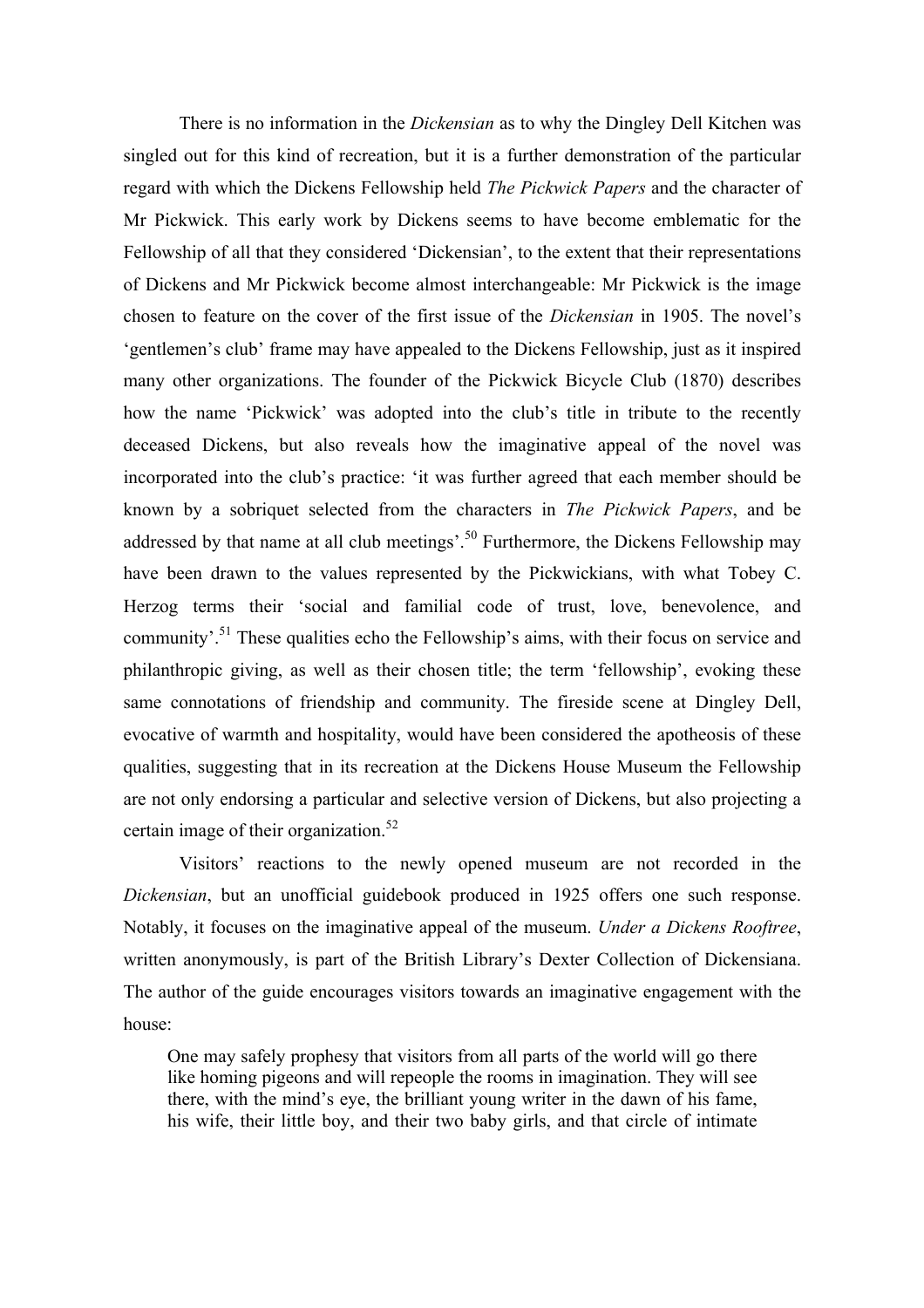visitors who began there to find the Dickens home a centre of happy friendship.<sup>53</sup>

Like the official guidebook, there are few detailed references to objects on display, with one exception. The author notes a casement window, displayed above a fireplace at the museum, but taken from Dickens's childhood home at Bayham Street, and through which the author informs his readers, 'Dickens, then a boy of eleven, used often to look'. The significance of this object lies in the way it allows a visitor to look through a frame as Dickens would have done. The author observes:

The little iron catch is still intact, and it gives one a curious sensation to turn it and open the window, as the child must have done so many times. What strange scenes may not the sensitive, dreamy lad have seen through that casement, time and time again, when his family played round the passers-by and made of them personages in many an unwritten tale! If you and I could see through it anything to rival those visions that crowded on the boys far away gaze, it would be a 'Magic Casement' indeed. Shall we look?<sup>54</sup>

The author urges readers to echo Dickens's gaze, suggesting that the casement serves as a figurative 'window' into Dickens's imagination. On looking through it, the author describes a reanimation of a variety of Dickens characters: Harold Skimpole, Tom Pinch, Pecksniff and Mr Micawber. The author writes:

The procession of men, women, and children created by the genius of Dickens comes thick and fast into our sight as we look through the Magic Casement. They shake hands and talk with one another in utter disregard of the separate water-tight compartments in which they began their existence, namely, the individual novels<sup>55</sup>

The author suggests that these characters can be accessed by the reader in a manner which goes beyond their compartmentalized existence in the novels. These characters can be reanimated in a space associated with Dickens, in his former home, and the readers' sense of intimacy with them can be deepened. The house functions as a point of access to Dickens's creative imagination.

The opening of Dickens's former home at Doughty Street as the Dickens House Museum was used by the Dickens Fellowship as a means of honouring their revered author, but also presented an opportunity to extend public engagement with him and with his creations. For the wider public, access to the private space of the author was also appealing, contributing to a privileged sense of intimacy. This sense of proximity to the author was cultivated by the Fellowship through a language of sentiment and feeling, which to some extent scripted the experience of visitors to the museum. This constructed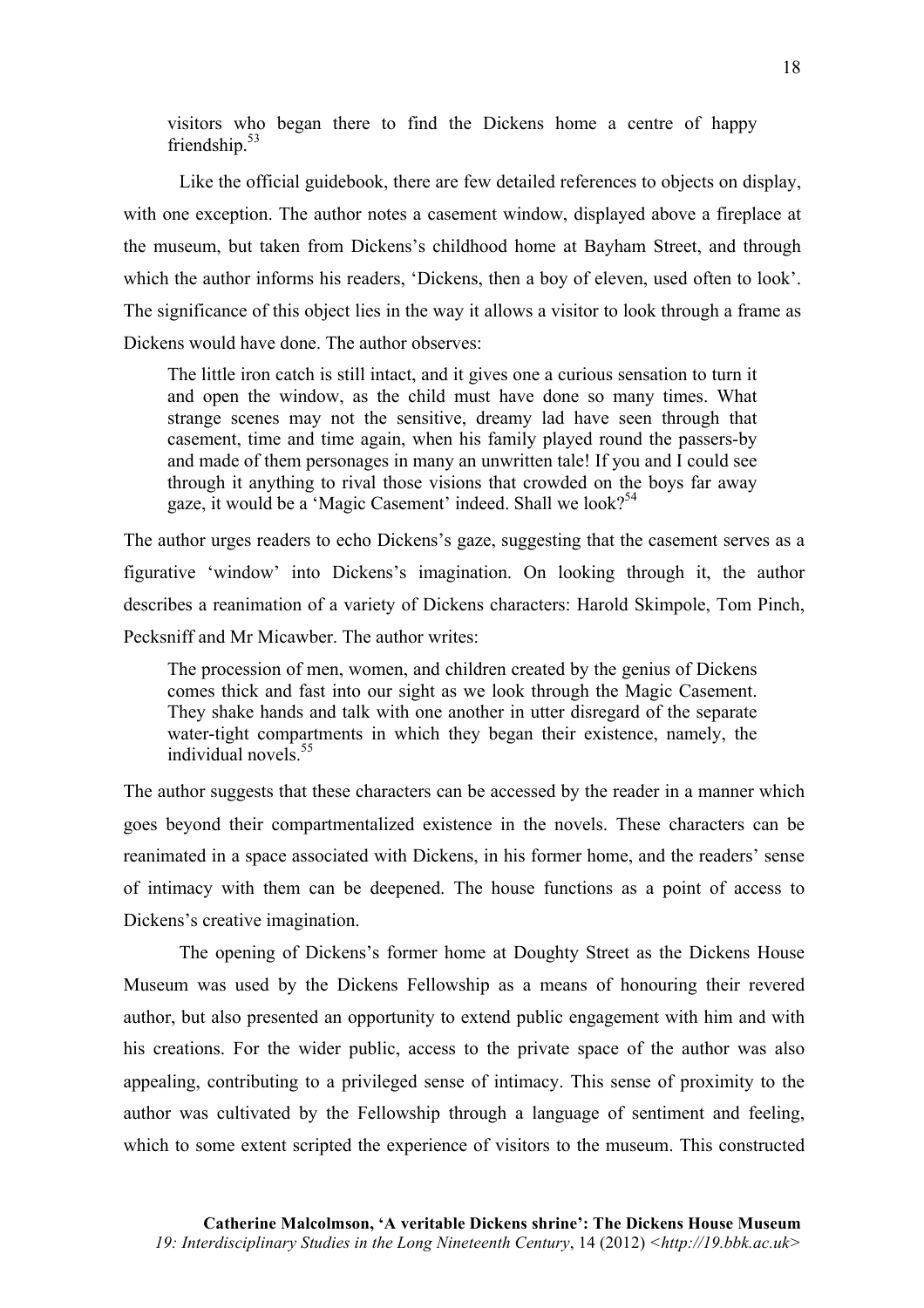version of Dickens drew upon elements of his biography, but placed much greater emphasis on the literary figures he created at 48 Doughty Street. Yet while the Museum may have been a constructed, and in some instances an invented, space, it invited Dickens's wide readership to develop their relationship with the author beyond the pages of his books.

<u> 1989 - Johann Stein, fransk politik (d. 1989)</u>

<sup>5</sup> Letter to John Forster, 18 September 1847, *Pilgrim Edition of the Letters of Charles Dickens*, ed. by Madeline House and others, 12 vols (Oxford: Oxford University Press, 1965–2002), V, 165–66 (p. 165).

<sup>6</sup> Juliet John, *Dickens and Mass Culture*, (Oxford: Oxford University Press, 2010), p. 260.

<sup>7</sup> Letter to C. C. Felton, 1 September 1843, *Letters*, III, 547–51 (p. 548), quoted in John, *Dickens and Mass Culture*, p. 259 (emphasis in original).

<sup>8</sup> Hendrix, 'Writers' Houses', p. 4.

<sup>9</sup> John Forster, *The Life of Charles Dickens*, 3 vols (London: Chapman and Hall, 1872–74), I: *1812–1842*, 5.

<sup>10</sup> Letter to Mrs T. J. Fields, 25 May 1868, *Letters*, XII, 118–120 (p. 119), quoted in John, *Dickens and Mass Culture*, p. 260.

<sup>12</sup> Nicola J. Watson, 'Introduction', in *Literary Tourism and Nineteenth Century Culture*, ed. by Nicola J. Watson (London: Palgrave Macmillan, 2009), pp. 1–12 (p. 3). The essays in this collection demonstrate the variety of literary sites in Britain in this period, highlighting the range of authors and poets who attracted this tourist following.

<sup>13</sup> Julian North, 'Literary Biography and the House of the Poet', in *Literary Tourism*, ed. by Watson, pp. 49– 63.

<sup>14</sup> Peter Ackroyd, *Dickens* (London: Vintage, 2002), p. 143 (emphasis in original).

<sup>15</sup> John, *Dickens and Mass Culture*, p. 241.

<sup>16</sup> Alison Booth, 'Time-Travel in Dickens' World', in *Literary Tourism*, ed. by Watson, pp. 150–63 (p. 153).

 $17$  Booth, 'Time-Travel', p. 151.

<sup>18</sup> Ackroyd, *Dickens*, pp. 144–45.

<sup>19</sup> T. W. Hill, 'The Dickens Fellowship: The Sixteenth Annual Conference', *Dickensian*, 18 (1922), 133–36 (p. 134).

<sup>20</sup> Slater, *Charles Dickens*, p. 618.

<sup>21</sup> Letter to Mrs Charles Dickens, 1 November 1838, *Letters*, J. 447–48 (p. 447).

<sup>1</sup> Dickens began *The Pickwick Papers* in 1837, while living at Furnival's Inn.

 $2$  Harald Hendrix, 'Writers' Houses as Media of Expression and Remembrance: From Self-Fashioning to Cultural Memory', in *Writers' Houses and the Making of Memory*, ed. by Harald Hendrix (New York: Routledge, 2008), pp. 1–11 (p. 1).

<sup>3</sup> Michael Slater, *Charles Dickens* (New Haven: Yale University Press, 2009), p. 97.

<sup>4</sup> Slater, *Charles Dickens*, p. 98.

<sup>11</sup> John, *Dickens and Mass Culture*, p. 262.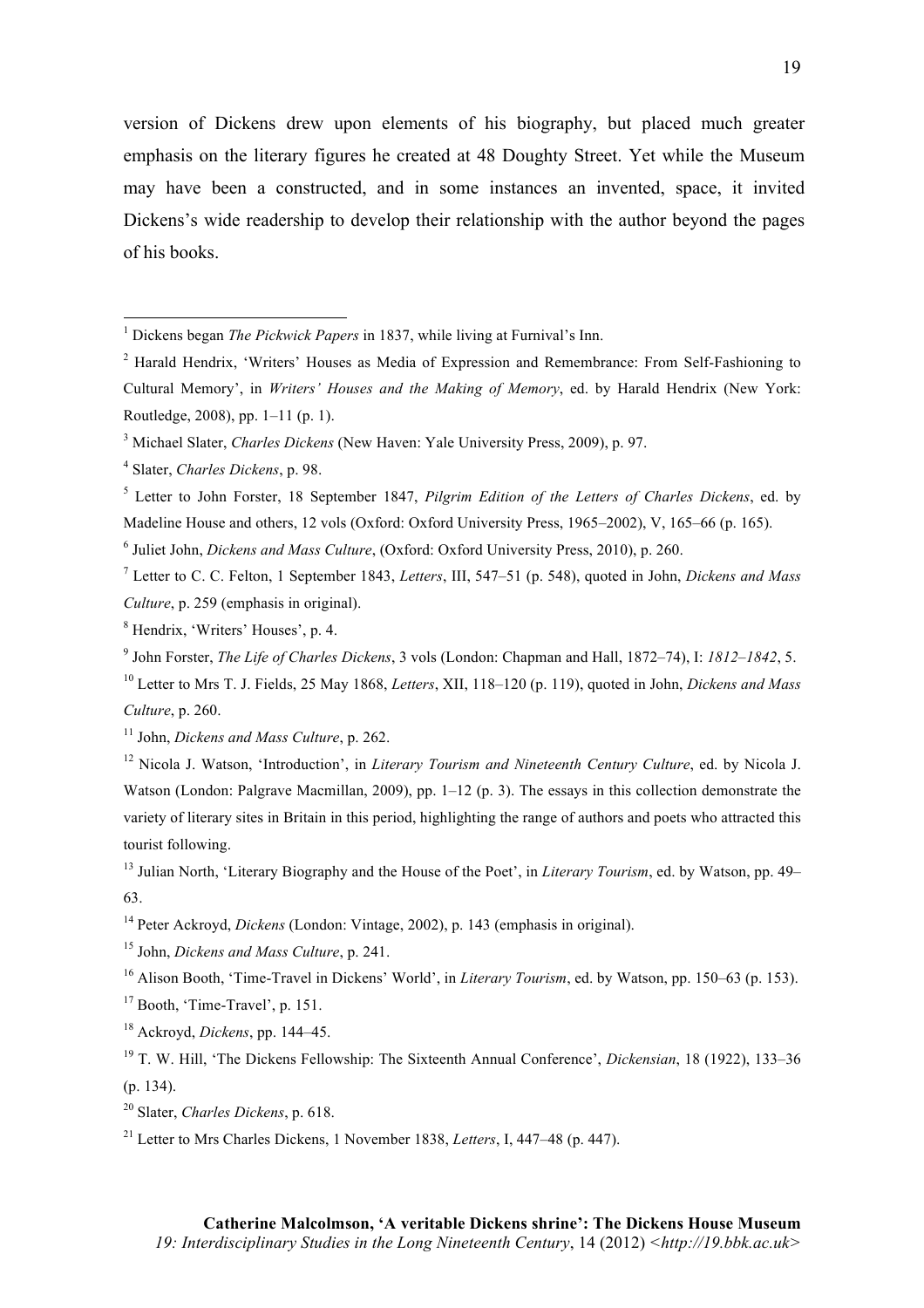Charles Dickens, *Nicholas Nickleby* (London: Everyman, 1993), pp. 352–53.

<u> 2002 - Andrea San Andrea San Andrea San Andrea San Andrea San Andrea San Andrea San Andrea San Andrea San An</u>

Thomas, 'Bidding for the Bard', p. 220.

'When Found', *Dickensian*, 19 (1923), 3–8 (pp. 3–4).

*The Dickens Memorial* (London: Charles Dickens Museum [n.d.]).

 Nicola Bown, 'Introduction: Crying Over Little Nell', in *Rethinking Victorian Sentimentality*, ed. by Nicola Bown (= *19: Interdisciplinary Studies in the Long Nineteenth Century*, 4 (2007)), p. 3 <http://19.bbk.ac.uk/index.php/19/article/view/453/313> [accessed 27 April 2012].

 While it is one of several possible definitions of sentimentality, Bown's suggestion that sentimental writing 'collapses' the distance between writer and reader is particularly applicable to the Doughty Street project, which sought to cultivate a sense of proximity to the author and his characters. The *Oxford Bibliographies Online* project provides a useful overview of the debates surrounding sentimental literature. See Kirstie Blair and Eliza O'Brien, 'Sentimentality', *Oxford Bibliographies Online: Victorian Literature* <http://oxfordbibliographiesonline.com> [accessed 27 April 2012].

- Alice Newcomer, 'London's Dickens Shrine', *Dickensian*, 19 (1923), 14–15 (p. 14).
- Newcomer, 'London's Dickens Shrine', p. 14.
- Newcomer, 'London's Dickens Shrine', pp. 14–15.
- 'The Dickens House Endowment Fund', *Dickensian*, 20 (1925), 70.
- 'What the Press Thinks', *Dickensian*, 21 (1925), 71–72.
- 'Dickens House', *Daily Telegraph*, 10 June 1925, p. 10.
- 'Dickens' London Home', *Daily Mail*, 9 June 1925, p. 7.
- Booth, 'Time-Travel' p. 151.
- Hendrix, 'Writers' Houses', p. 1.
- Hendrix, 'Writers' Houses', p. 5.
- 'Dickens House', p. 10.
- E. V. Lucas, 'With Dickens in Doughty Street', *Dickensian*, 21 (1925), 65–66 (p. 65).
- 'What the Press Thinks', *Dickensian*, 21 (1925), 72.
- *The Dickens House: An Illustrated Guide* (London: Speaight, 1926)
- Lucas, 'With Dickens in Doughty Street', p. 66.

*The Dickens House*.

 See, for example, W. H. Beard, 'Dickens Receiving His Characters' (1874), R. W. Buss, 'Dickens's Dream' (1875), or J. R. Brown, 'Dickens Surrounded by His Characters' (1889–90).

- 'When Found', *Dickensian*, 21 (1925), 59–63 (p. 59).
- Lucas, 'With Dickens in Doughty Street', p. 65.

Slater, *Charles Dickens*, p. 275.

Letter to Wilkie Collins, 25 January 1864, *Letters*, X, 346–49 (p. 349).

<sup>&</sup>lt;sup>25</sup> Julia Thomas, 'Bidding for the Bard: Shakespeare, the Victorians, and the Auction of the Birthplace'. *Nineteenth-Century Contexts*, 30 (2008), 215–28 (p. 220).